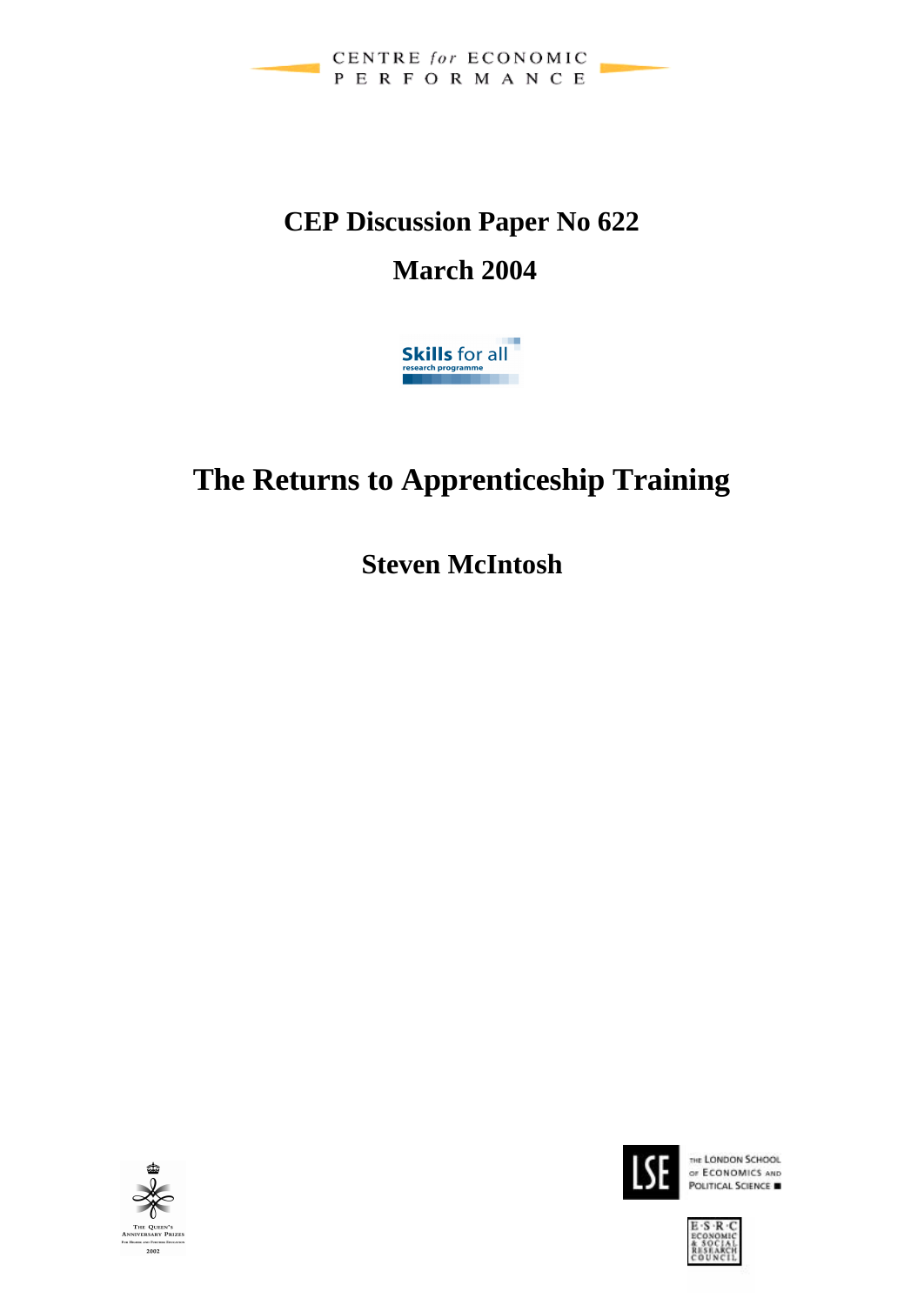#### **Abstract**

This paper uses recent data from the UK Labour Force Survey to estimate the wage gains that individuals make on average if they complete an apprenticeship programme. The results suggest gains of around 5-7% for men, but no benefit for women. Further analysis extends the results by considering the returns by age group, by qualification obtained, by highest prior qualification and by industrial sector. A key finding emerging from this further analysis is the importance of acquiring qualifications with the apprenticeship, at level 3 or above.

JEL classification: J24 Keywords: apprenticeship, wage equations

This paper was produced as part of the *Skills for All* programme, which is funded by the Esmée Fairbairn Foundation.

The Centre for Economic Performance is financed by the Economic and Social Research Council.

#### **Acknowledgements**

The Labour Force Survey data used in this paper were made available by the ESRC Data Archive at the University of Essex. I am grateful to Hilary Steedman for helpful comments.

Steven McIntosh is a Research Officer in the Centre for Economic Performance, London School of Economics, as part of the Education and Skills group. Email: s.mcintosh@lse.ac.uk

Published by Centre for Economic Performance London School of Economics and Political Science Houghton Street London WC2A 2AE

All rights reserved. No part of this publication may be reproduced, stored in a retrieval system or transmitted in any form or by any means without the prior permission in writing of the publisher nor be issued to the public or circulated in any form other than that in which it is published.

Requests for permission to reproduce any article or part of the Working Paper should be sent to the editor at the above address.

© Steven McIntosh, submitted 2004

ISBN 0 7530 1724 5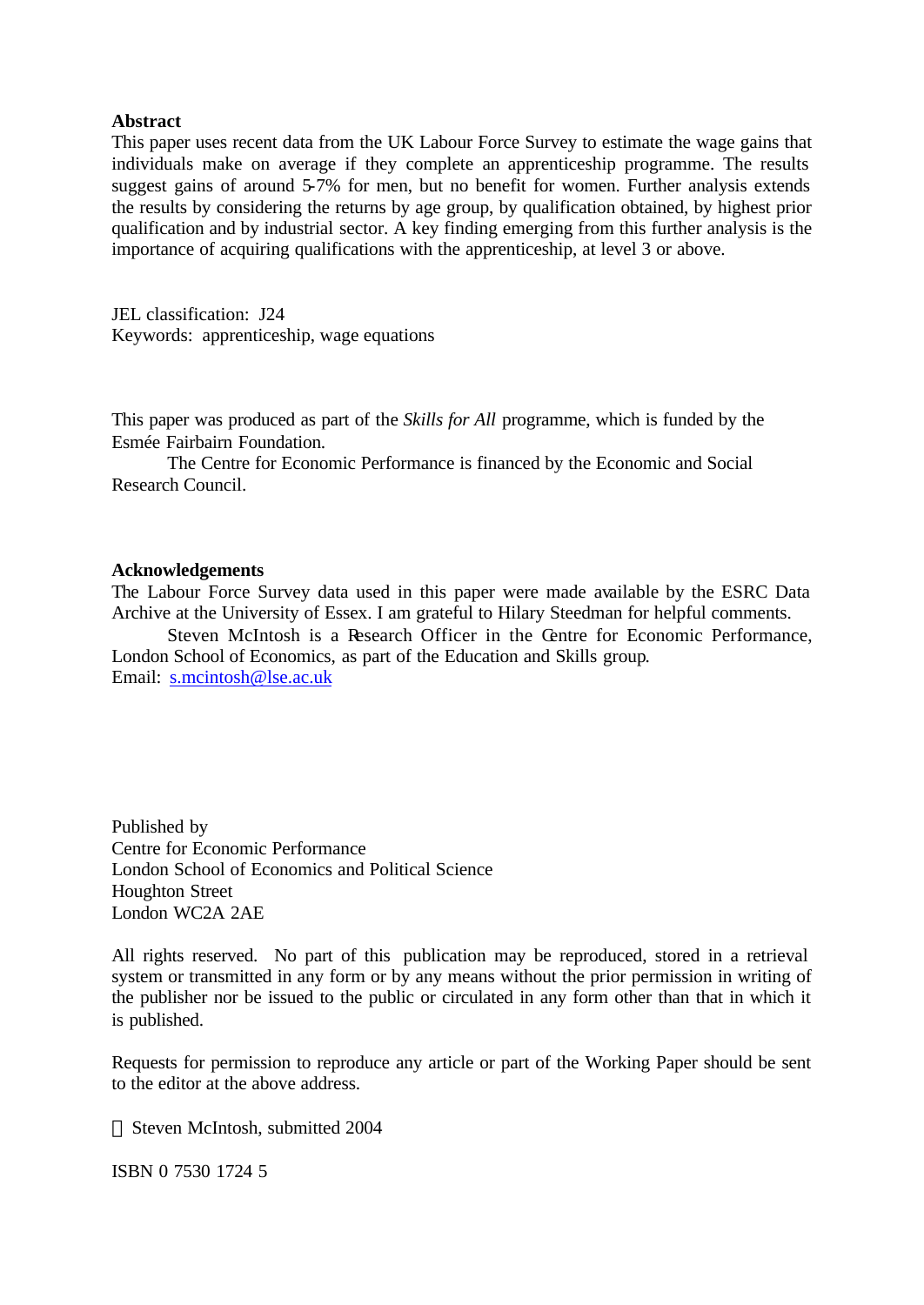### **1. Introduction**

After a period of decline beginning in the early 1980s, largely associated with the removal of supports and the introduction of cheaper, less-valued alternative training schemes such as the Youth Training Scheme (YTS) and its successors, apprenticeship training was suddenly reinvigorated in the UK with the introduction of the Modern Apprenticeship in 1994 by the then Conservative Government, in a reversal of previous policy. A continued commitment to such apprenticeship training was then provided by the incoming Labour Government, in the process defining Modern Apprenticeships as Advanced Modern Apprenticeships (AMAs), and introducing Foundation Modern Apprenticeships as a replacement for National Traineeships. Apprenticeships are seen as a means of improving the country's skill base in terms of the intermediate level skills required to perform craft, technician and associate professional jobs. It is precisely these skills that were identified in the audit undertaken by the National Skills Task Force (DfEE, 2000) as the ones in which the UK is lacking, either relative to competitor countries or relative to the skills that surveys reveal employers are demanding. In addition, a successful apprenticeship system is seen as a way of providing further education post-16 for those without an academic leaning who do not continue their education along the general route into A levels. Apprenticeships are therefore intended to provide a structured vocational route to intermediate and higher level skills, which the UK has lacked.

Various studies have evaluated the success of the Modern Apprenticeship scheme so  $far<sup>1</sup>$  $far<sup>1</sup>$  $far<sup>1</sup>$ . It is not the intention of this paper to repeat these analyses. Suffice to say that while the initiative is generally applauded, the outcomes reveal further room for improvement, in terms of numbers involved in apprenticeship training, quality of training provided, completion rates and qualification attainment. The aim of this paper is to examine the value attached to the receipt of apprenticeship training in the UK by the labour market. Such an analysis is useful in two respects. First, the value placed on apprenticeship training can be used to justify the costs of the investment in such training by the parties involved. Such costs are borne by the government/society, in terms of the direct costs of the training provision, by employers in terms of supervision time devoted to apprentices, administration costs and the costs of any materials used by the apprentices, and by the apprentices themselves in terms of the lower wages received during their apprenticeship than they otherwise would earn in a full-time,

<span id="page-2-0"></span> 1 See for example Steedman, Gospel and Ryan, 1998; Steedman, 2001.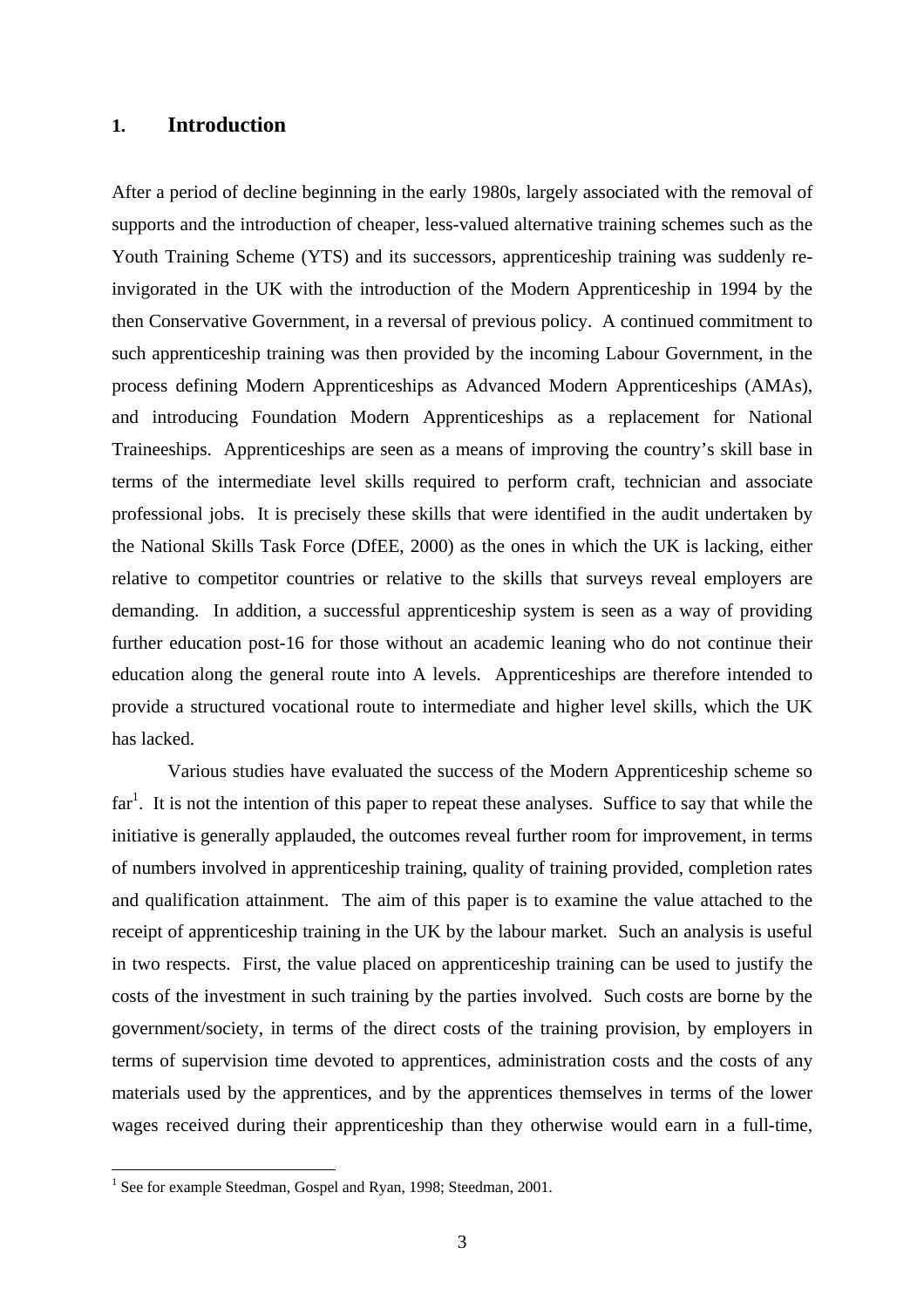non-training job. With information on such costs it would be possible to undertake a full cost-benefit analysis of apprenticeship training, calculating both private and public rates of return. For the individual trainee, the private rate of return would compare the benefits, in terms of higher future earnings, to the costs of foregone earnings while training. For the employer, the value of the apprenticeship can also be measured in terms of the higher wages received by those who complete an apprenticeship relative to those who do not, under the assumption that wages paid to workers reflect their contribution to output (i.e. their marginal product). This benefit can again be compared to costs, in this case the provision costs of the employer, to calculate the private rate of return to the firm. Finally, from society's point of view, the higher wages received by those with apprenticeship training can again be used to indicate society's productivity gain<sup>2</sup>, to be compared to the costs of all parties involved as described above, to arrive at a social rate of return.

Unfortunately such calculations are very difficult to undertake, due to limited information on the costs incurred by the various parties. While information on the costs of training provision to the government is available, little is known about the direct costs incurred by the employers<sup>[3](#page-3-1)</sup>, or the indirect costs incurred by the trainees themselves in terms of the wage that they otherwise would have received had they not been in training<sup>[4](#page-3-2)</sup>.

This paper therefore takes a more limited perspective, and concentrates on the benefits that result from apprenticeship training, in terms of higher wages to the former apprentices (which in turn indicate the higher productivity benefits to the employer and to society in general). Despite not being a full cost-benefit analysis, there remains the second use of the findings shown here, in terms of an information source. It has been claimed, for example by Steedman *et al* (1998), that one of the reasons that Modern Apprenticeships have attracted fewer numbers than hoped for is a lack of information provided about them to potential trainees. The results presented here provide an idea of the expected benefits to undertaking an apprenticeship, so that individuals can perform their own cost-benefit analysis to determine the appropriateness of such training for themselves, assuming of course that they have knowledge of their own costs in terms of the wages they would otherwise earn if they

<span id="page-3-0"></span> $2$  Additional benefits to society can occur if there are externalities, or knock-on effects, that result from the higher productivity of the former trainee, for example if the output of work colleagues is increased due to the presence of the former trainee, perhaps due to shared knowledge or assistance. Such additional benefits are necessarily more difficult to quantify than the direct effect of training on the trainee's own productivity.

<span id="page-3-1"></span><sup>&</sup>lt;sup>3</sup> See, however, useful case study evidence on employers' costs in a recent paper by Hogarth and Hasluck  $(2003)$ .

<span id="page-3-2"></span>Attempts to calculate what trainees would have earned had they not been in training have been made by Payne (2001) using data from the Youth Cohort Study to compare the wages of those involved in AMAs and 'other GSTs' to those in a full-time job.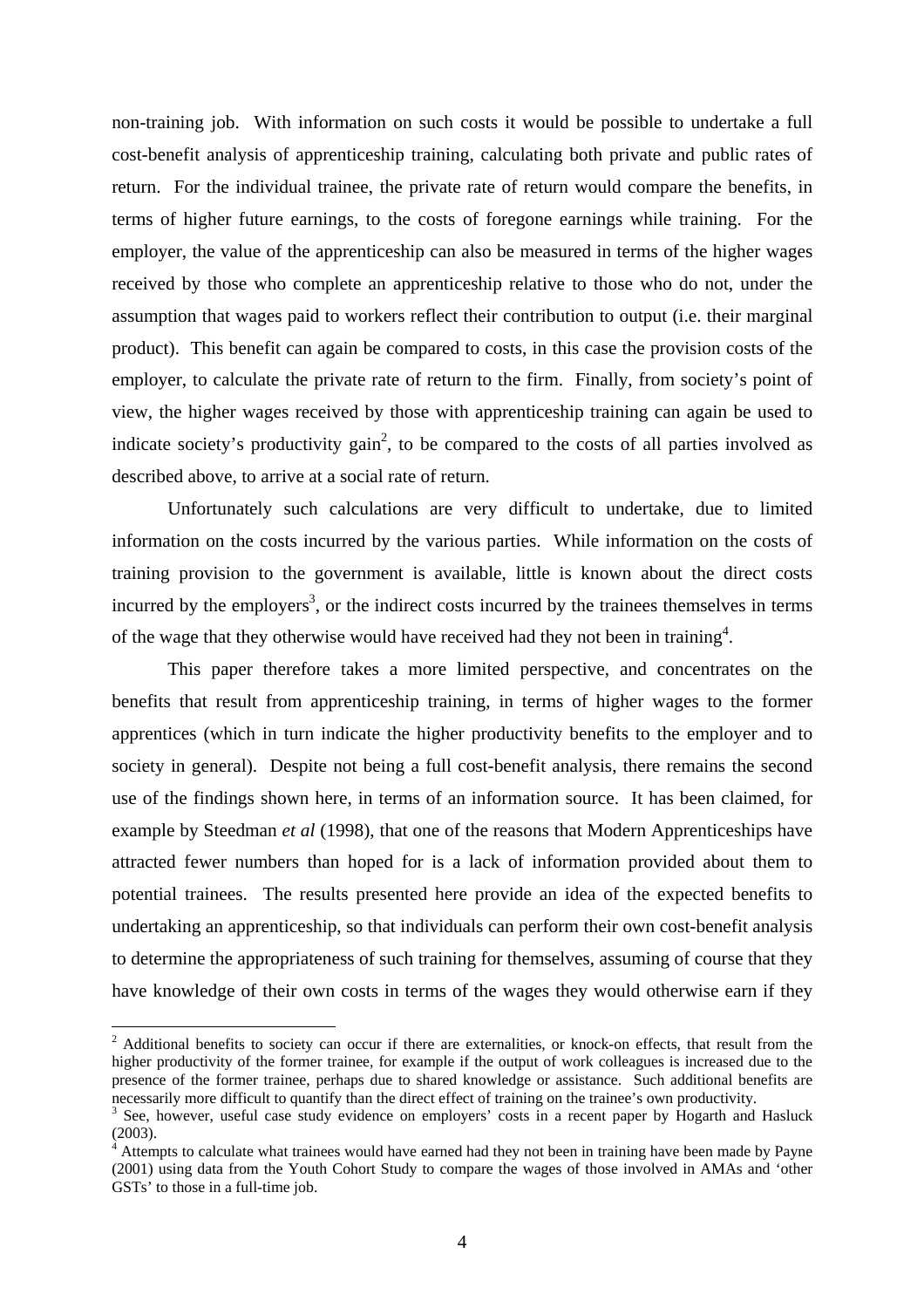chose not to partake in an MA programme. In a similar way, the findings about the wage gains attached to apprenticeships will provide employers with information about the productivity gains that result from apprenticeship training, and so facilitate similarly informed cost-benefit decision making by firms about whether they should supply such training places, again assuming that they have knowledge of their own personal costs of provision.

Thus knowledge of these returns can play an important role in the decision-making of various parties, leading to more informed choices being made. Ultimately this should hopefully improve the UK's skill base, through more firms offering and more individuals taking up apprenticeship places, if of course they prove to be profitable to the parties. If they do not, then the results provide a recognition that apprenticeships are not successful, and that alternative training systems need to be found.

The following section describes the data set to be used and the methodological approach, before the results are set out in detail. The final section offers some concluding thoughts.

### **2. Data and Methodology**

This paper uses data from the UK Labour Force Survey (LFS) for the years 1996-2002. The LFS is a nationally representative, quarterly survey, interviewing about 120,000 individuals, in around 60,000 British households, and carried out by the Office for National Statistics. Respondents remain in the LFS for five consecutive quarters, after which they are replaced by a new incoming group. For our purposes, we are only interested in those respondents of working age who supply information on their current gross wages. Until 1997, only respondents being interviewed for the final time, in wave 5, were asked to report their gross wages. From 1997 onwards, respondents are asked about their gross wages both when they are first interviewed, wave 1, and when they are last interviewed, wave 5. In all years, the data collected in each quarter are pooled to produce annual data sets. The pattern of wage questions across waves ensures that no individual appears more than once in a pooled annual data set, either before or after 1997. In all years, only employees are asked about their gross wages, thus excluding the self-employed from the analysis. The resulting data sets vary in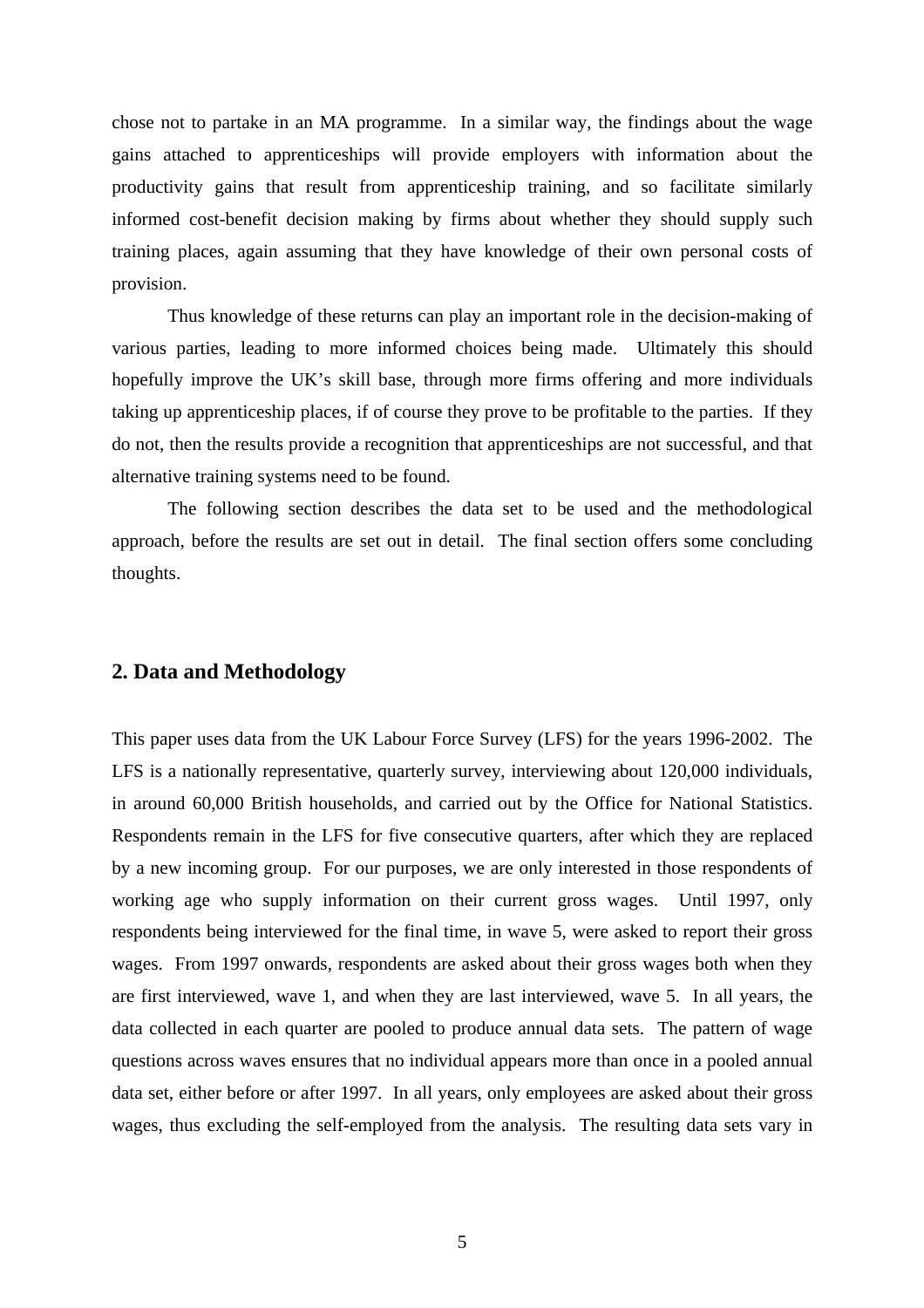size from around 35,000 individuals in 1996, to around 70,000 individuals in the years 1997- 2002.

The other key variable of interest is obviously the identification of individuals who have undertaken an apprenticeship. The LFS includes a question asking respondents whether they have completed a trade apprenticeship. Unfortunately there are no follow-up questions to obtain more information that might have been useful, for example whether qualifications were obtained as part of the apprenticeship, and in what area (industry) the apprenticeship was obtained. Possible solutions to this absence of information are described later.

The LFS also contains very detailed information on all qualifications held by individuals, both of a general (academic) and of a vocational nature<sup>5</sup>. The analysis that follows will focus on the vocational qualifications that respondents hold. There are numerous such qualifications, identified by their issuing body. The key ones used here are those issued by City and Guilds, at Advanced Craft, Craft and Foundation levels<sup>[6](#page-5-1)</sup>, those issued by the Business and Technician Education Council (BTEC), at Higher National Certificate/Diploma (HNC/HND), Ordinary National Certificate/Diploma (ONC/OND) and First Certificate/Diploma levels<sup>7</sup>, and the newer National Vocational Qualifications (NVQs) and General National Vocational Qualifications  $(GNVQs)^8$  $(GNVQs)^8$ , issued at levels 1-5 for NVQs and at foundation, intermediate and advanced levels (equivalent to levels 1-3 respectively) for GNVQs.

The methodology adopted in the analysis is OLS, regressing the log of hourly wages against an indicator of whether an individual has completed a trade apprenticeship, and various control variables. In particular, the estimated equations control for age, ethnicity, region, workplace size and sector of work (public or private sector)<sup>[9](#page-5-4)</sup>. The interpretation of the coefficient on the apprenticeship variable is then the average percentage difference in wages between individuals who have completed an apprenticeship, and those who have not, holding

<span id="page-5-0"></span> $<sup>5</sup>$  Prior to 1996, the LFS asked respondents simply to list their highest three qualifications. Since the analysis</sup> that follows benefits from knowing all qualifications held by respondents, this effectively determines the starting date to be 1996.

<span id="page-5-1"></span><sup>&</sup>lt;sup>6</sup> There are also significant numbers of respondents to the LFS who indicate that they hold City and Guilds qualifications, but are unsure as to which level. They were therefore included as a separate category in the analysis.

<span id="page-5-2"></span> $<sup>7</sup>$  The difference between diplomas and certificates at each level is that the former are studied for full-time at an</sup> institute of Further or Higher Education, while the latter are taken by part-time candidates usually in employment. In the context of apprenticeship, it is therefore likely that the certificates will be awarded.

<span id="page-5-3"></span><sup>&</sup>lt;sup>8</sup> NVO<sub>S</sub> were originally intended to certify the possession of relevant skills in a workplace setting, while GNVQs were less occupation-specific and more likely to be taught outside work. The distinction has blurred somewhat with the provision of full-time NVO courses in FE colleges. somewhat with the provision of full-time NVQ courses in FE colleges.<br><sup>9</sup> In addition, separate equations are estimated for men and women, since the available literature suggests that

<span id="page-5-4"></span>different wage-generating mechanisms seem to be at work for the genders.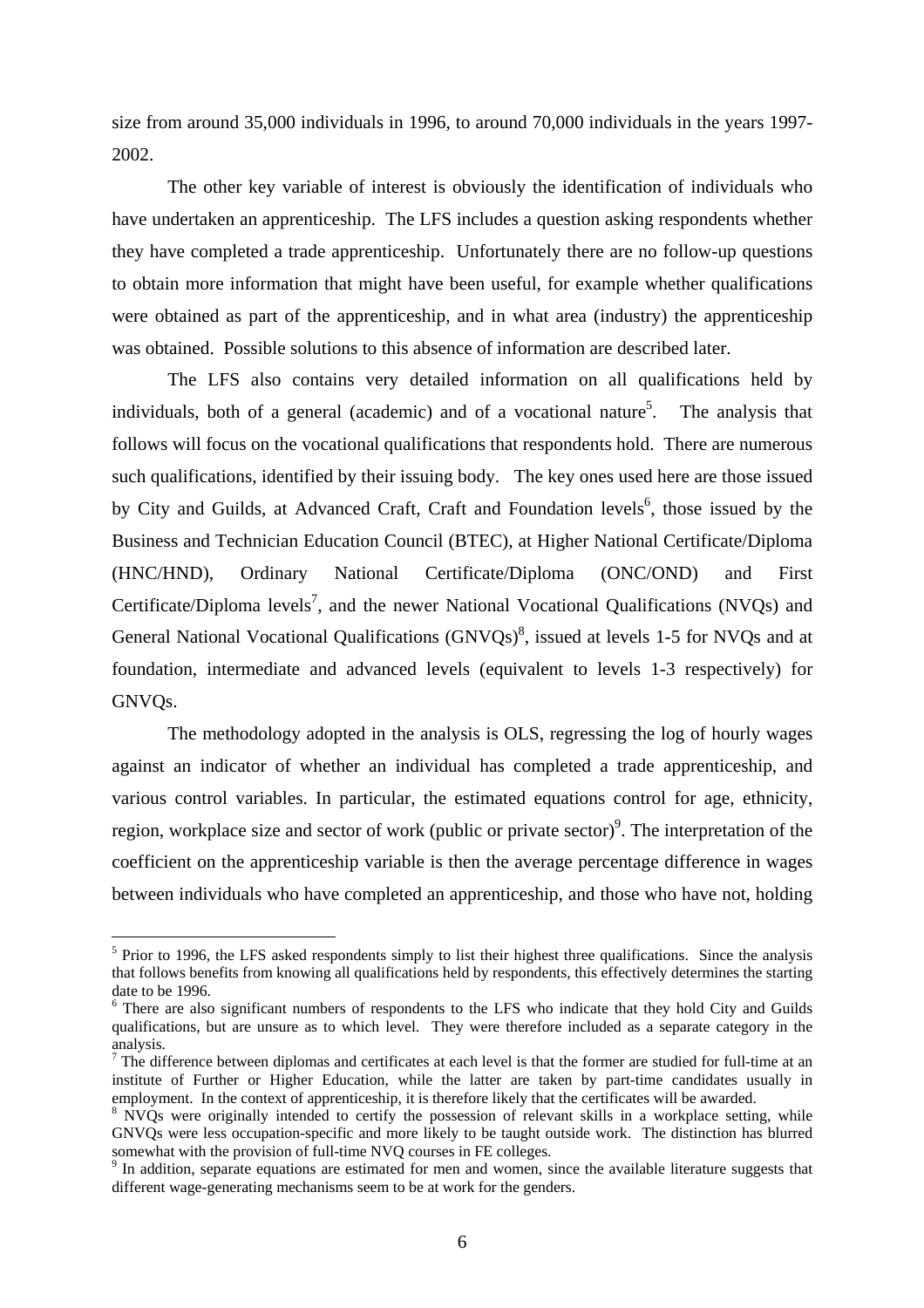constant these other factors. Clearly, the group who have not undertaken an apprenticeship will be a heterogeneous group, comprising, amongst others, high-fliers who have followed an academic route to first degree level or beyond, as well as the least successful who have acquired no qualifications. It is therefore important to also control for all other qualifications held. Then, if two individuals hold the same qualifications, whatever they might be, with the exception that one has also completed an apprenticeship while the other has not, then the expected difference in their earnings is given by the regression coefficient on the apprenticeship variable. In this way, we observe the average value placed on apprenticeships by the labour market.

Of course, this value could still be a biased estimate of the true value, if there are unobserved differences between the individuals who undertake an apprenticeship and those who do not, and if these unobserved characteristics influence wages. Such unobserved characteristics are likely to include inherent ability and family background, both of which can be expected to differ systematically with the apprenticeship variable, and also to influence wages. This, of course, is a well-known problem connected with any estimate of the returns to education. Usually, the acquisition of education is said to be positively related to unobserved ability and family background, leading to a positive bias on the estimated return to that education. In the case considered in this paper, the sign of any bias depends on whether successful apprentices are of above or below average ability and family background. There seems no clear reason for making a priori predictions about this in either direction.

Following the discussion of the average returns to apprenticeship, the paper then continues by looking for variation in the returns around this average. A key finding of interest would be how the returns vary according to the qualifications obtained, if any, during the apprenticeship. Unfortunately, as mentioned above, the questionnaire does not ask for this information. It is known, however, which vocational qualifications each individual holds, so the analysis proceeds by examining whether the returns to apprenticeship vary according to vocational qualifications held, although it must be remembered that these qualifications were not necessarily acquired during the period of apprenticeship training.

By the very nature of the analysis proposed, it is backward-looking, relying on information about previous apprentices to predict the returns to apprenticeships in the future. Given that the type of apprenticeships undertaken, and indeed the whole labour market itself, have changed drastically over the last 25 years, with a decline in manufacturing and manual work, and a growth in services and non-manual jobs, the results derived in the analysis may give a misleading picture of what we can be expected in the future. Another breakdown of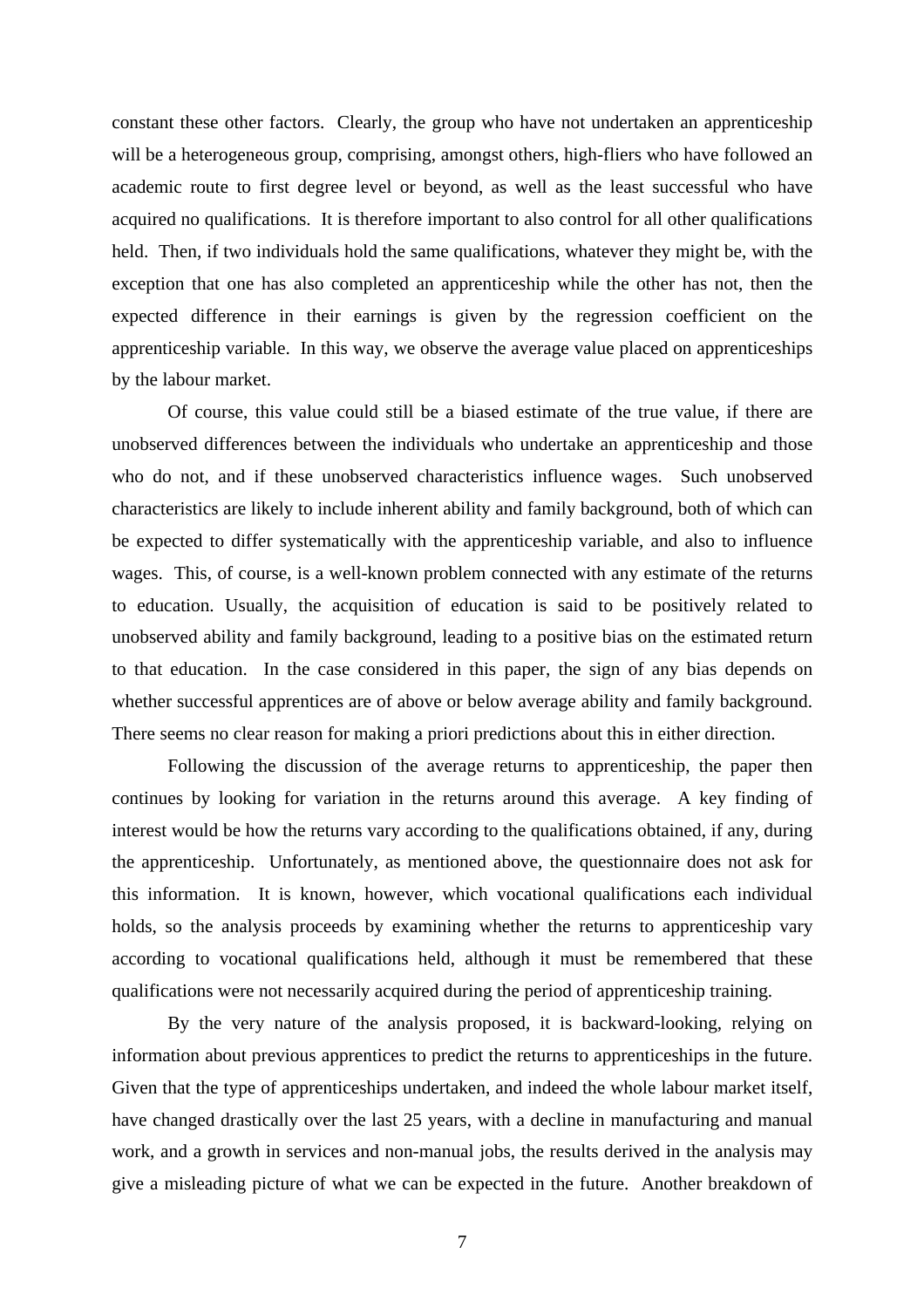the results is therefore undertaken, focussing only on those respondents aged under 30 at the time of their interview. By focussing on such individuals, the results obtained should be more relevant to young people today, who desire information about the value of apprenticeships.

The analysis to this point assumes that the value of an apprenticeship is the same for all individuals who embark on such training. Although returns were allowed to vary above by the type of qualification obtained, there has so far been no allowance made for the differences in the returns by prior qualifications held. It could be the case, however, that an apprenticeship may prove more valuable to individuals who have not been successful in academic qualifications, compared to those who have achieved such success. Obviously there are many prior qualifications that could be considered. The analysis will focus here on prior qualifications obtained at school. Four different categories will be considered, namely those who left school with no formal qualifications, those who hold at best GCSEs at grade D or below, those who hold up to 4 GCSEs at grade C or above, and those whose highest school qualification is at least 5 GCSEs at grade C or above.<sup>[10](#page-7-0)</sup>

Finally, it would be interesting to know which apprenticeships are the most valuable in terms of skills learnt. Unfortunately, as mentioned above, the LFS does not provide any such information. What can be observed is what the former apprentices are doing at the time of the survey, thus allowing an analysis of the returns to apprenticeships in particular industries, providing an indicator of the sectors where apprenticeships are most valued. Note that such results do not tell us automatically where an apprentice will earn the most money, since such calculations would be influenced by well-documented inter-industry wage differentials whereby some industries seem to be inherently higher paying. Rather the results indicate the industries where there is the largest difference between the wages of those with an apprenticeship and those without (holding constant other factors), and so provides a more accurate indicator of the worth attached to apprenticeships, rather than simply the average level of pay by industry in general. We examine the eighteen most populated industries with a significant proportion of former apprentices, to ensure that sample sizes are sufficiently large.

<span id="page-7-0"></span> $10$  There is another group, namely those individuals who acquired A levels at school. However, very few undertake an apprenticeship after acquiring A levels, and so such individuals are omitted from the analysis of returns by highest school qualification.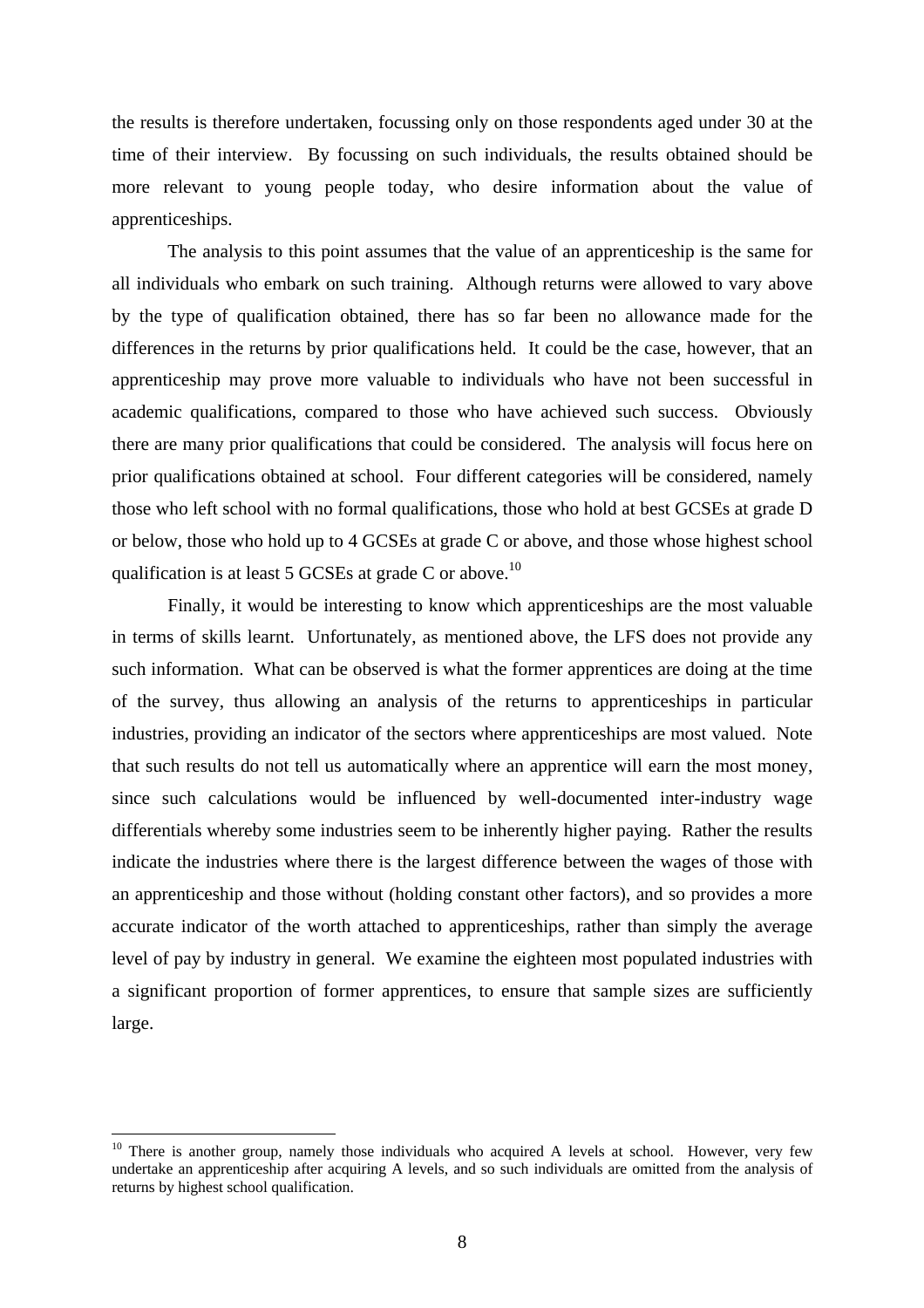### **3. Results**

 $\overline{a}$ 

### **3.1 The returns to apprenticeship**

Tables 1 and 2 show, separately for men and women, the returns to apprenticeship for the years under consideration, namely 1996-2002. As described in the previous section, the estimated equations control for all other qualifications held, both academic and vocational, as well as age, ethnicity, region, size of workplace and sector of work. The returns to the various vocational qualifications are also shown in Tables 1 and 2, as these are linked to apprenticeships, as will be developed in the following sections.

Considering males first, Table 1 reveals that the gain in wages following the successful completion of an apprenticeship, holding other factors constant, has been remarkably stable over the period analysed, being on average in the range 5%-7% in each of the years. This is a statistically and economically significant number. If we wanted to make comparisons with academic qualifications, then the returns to acquiring 2 or more A levels are in the range 14%-17%. Of course, to make a fully informed decision on the relative worth of investing in these two types of human capital, it is also necessary to consider the costs of the investment, in terms of wages foregone, and any tuition costs. Such information is not readily available. What can be said is that the apprentice will typically earn a wage, albeit less than a full wage, while being trained, while the A level student is more likely to be studying full-time and so not earning at all. The costs of apprenticeship training are therefore likely to be lower than the costs of A level study, and so a comparison of their *rates* of return will yield more similar results than the difference in the raw returns above would suggest.

Comparing the apprenticeship returns to the returns on the vocational qualifications in Table 1, they are similar to those attached to City and Guilds qualifications at the Craft level. Surprisingly perhaps, an Advanced Craft City and Guilds qualification does not add much over and above the returns to the Craft level qualification<sup>11</sup>, the return to the former being at its highest at 5% in 1997, and sometimes statistically insignificantly different from zero in other years. If an individual is progressing through the City and Guilds hierarchy of qualifications, therefore, the real gains seem to come at the Craft level. Turning to the BTEC qualifications, the highest ranked qualification, the HNC/HND, has the largest return, of

<span id="page-8-0"></span> $11$  Since all qualifications are included in the estimated equations, rather than simply highest qualification held, the coefficients represent the *additional* returns specifically to acquiring each qualification, and are cumulative across any combination of qualifications.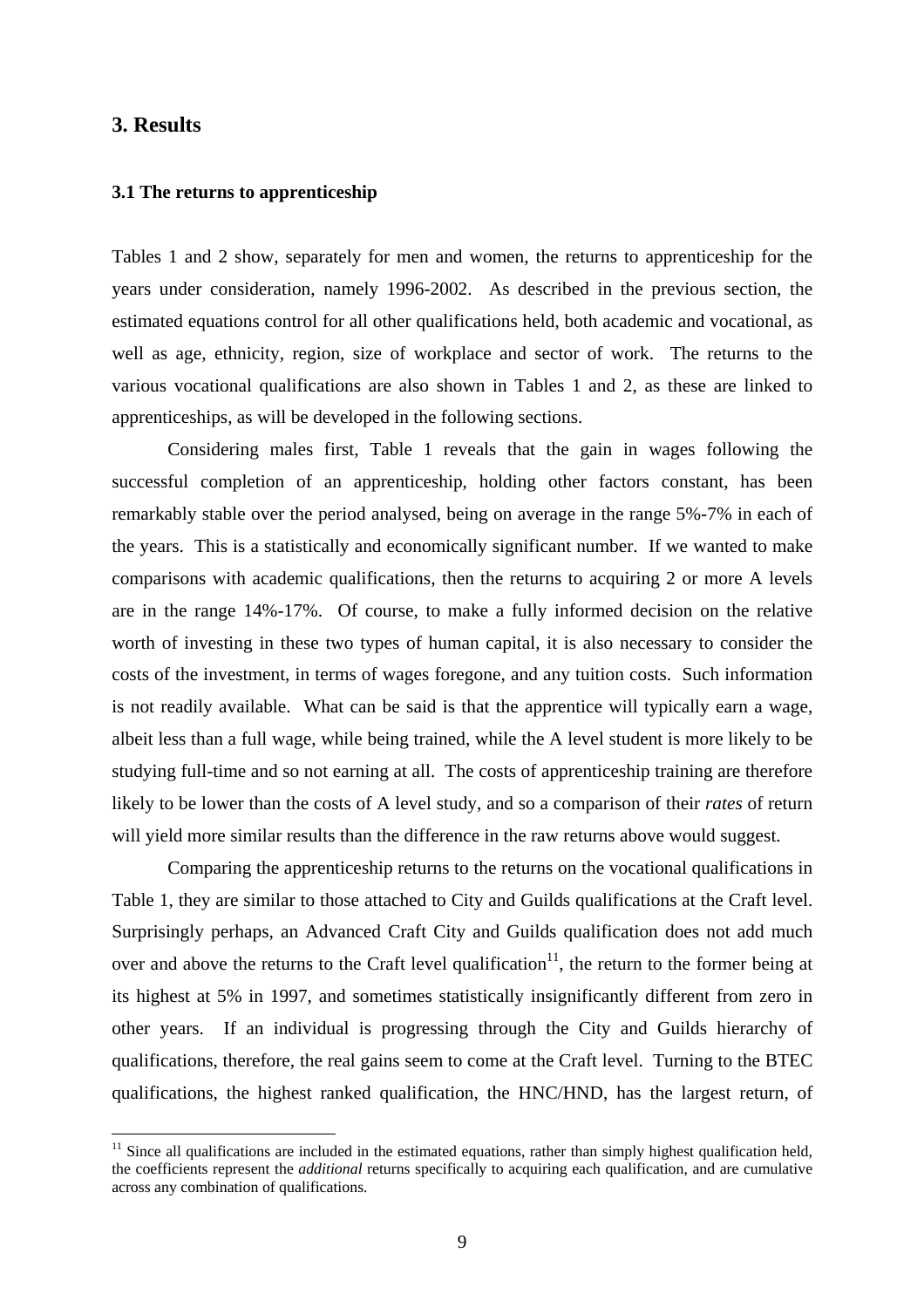12%-14%, while at the lower, ordinary level (ONC/OND), the return is slightly lower, 7%- 11%, but still above that attached to apprenticeships. BTEC qualifications at the lowest level do not consistently attract statistically significant returns across all years, and their returns are below those of apprenticeship in every year except 1996. Finally turning to the newest qualifications, the NVQ/GNVQs, the returns to such qualifications do not appear to be very good at all, even at levels 3-5[.12](#page-9-0) The largest returns for NVQ 3-5 qualifications are observed in 1998 (5%), but in all other years except 2001 the returns are statistically insignificant. At levels 1 and 2, no NVQ/GNVQ qualifications receive positive, statistically significant returns in any year. $13$ 

Table 2 displays the returns to vocational qualifications for women. The table immediately makes clear that in none of the years studied is there a statistically significant return to apprenticeships for females. Women who have undertaken an apprenticeship training therefore earn no more, on average, than those who have not, holding other things constant, and there appears little to be gained in return for investing in an apprenticeship for women.

Considering the other vocational qualifications in Table 2, women earn the best returns on the BTEC qualifications, at HNC/HND level (7%-9%) and at ONC/OND level  $(5\% - 7\%)$ <sup>14</sup>. These returns are slightly lower than the equivalent male returns, discussed above. There also seem to be statistically significant returns to BTEC qualifications at the First Certificate/ Diploma in some years, peaking at 7% in 2002.

Few other vocational qualifications in Table 2 attract statistically significant positive returns for women.<sup>15</sup> In particular the craft based City and Guilds qualifications have no impact on female wages at any level in any year. Of the NVQ/GNVQ qualifications, those obtained at levels 3-5 do have a consistently positive and, with the exception of in 1996, statistically significant impact on wages. The size of the effect, around 3%-4%, is small,

<span id="page-9-0"></span> $12$  There are too few respondents holding NVQ qualifications at levels 4 and 5 to be treated as separate groups.

<span id="page-9-1"></span> $13$  In actual fact, the estimated returns to these qualifications are always negative. This is likely to be a consequence of unobserved characteristics biasing the coefficients, with the individuals who acquire such qualifications being of lower unobserved ability, and so earning less in the labour market for this reason. The coefficients should not be interpreted as implying that wages will actually fall following the acquisition of NVQ qualifications at levels 1 or 2. All that can be said here is that there is no evidence in favour of these

<span id="page-9-2"></span>qualifications having any positive impact on wages at all.<br><sup>14</sup> There is apparently a 12% return to an ONC/OND qualification for women in 1996, although this seems to be out of line with the results in other vears, and cou

<span id="page-9-3"></span><sup>&</sup>lt;sup>15</sup> There is some evidence, not reported in Table 2, that higher level RSA qualifications, typically secretarial, have a positive return in some years for women. RSA qualifications were not reported in the tables, however, because they are not usually found in conjunction with apprenticeship.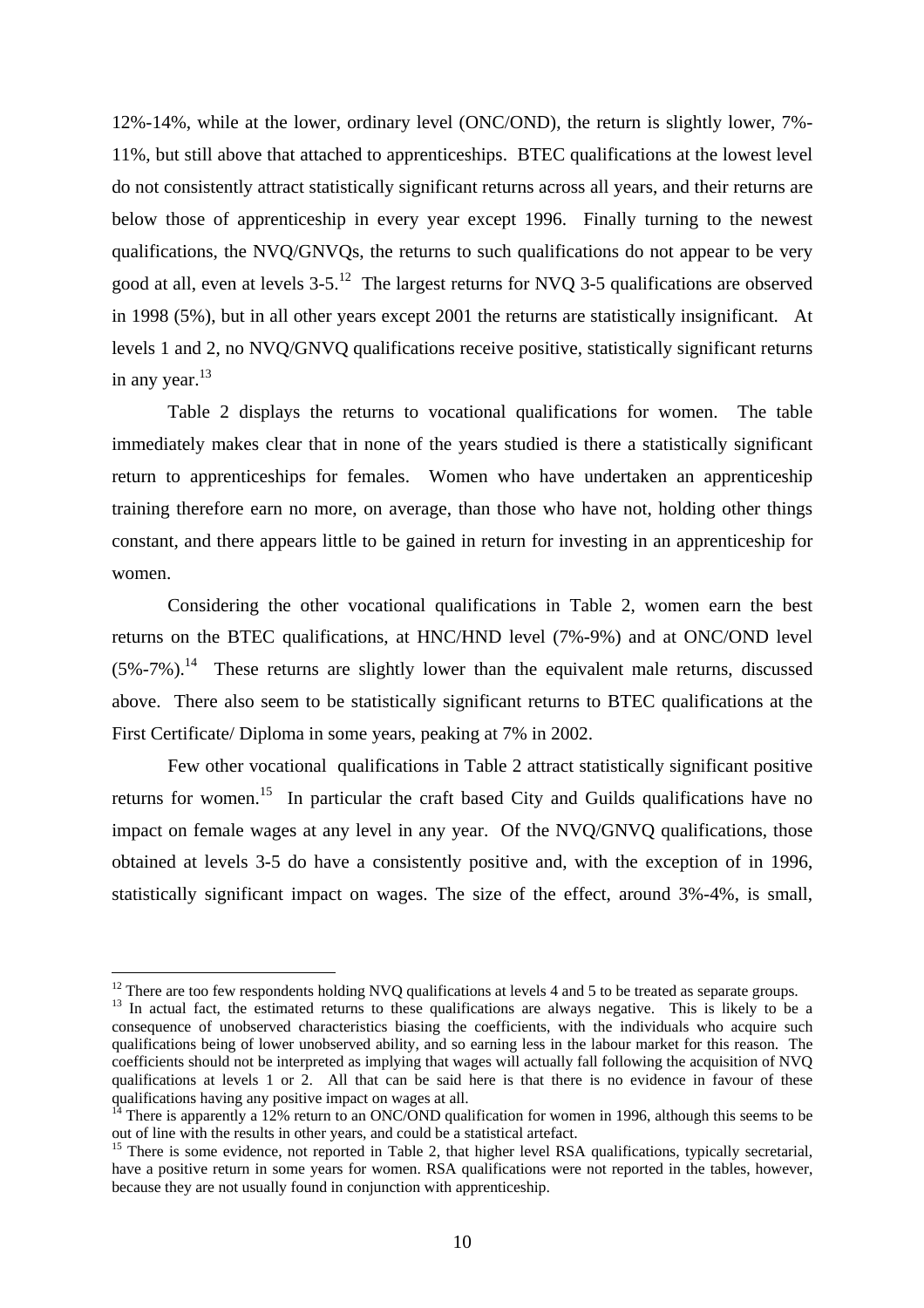however. As was found for men, lower level NVQ/GNVQ qualifications have no beneficial impact on wages for women.

### **3.2 The returns to apprenticeship by qualification obtained**

As explained above, we do not strictly know which qualifications, if any, were obtained as a result of the completed apprenticeships observed in the data set. All we know is whether each individual holds an apprenticeship as well as each qualification of interest. This section therefore continues the analysis by examining whether there are additional returns to holding an apprenticeship and certain vocational qualifications, over and above the separate individual returns to each, as identified in Tables 1 and 2 above. This is done via a series of interaction terms between the apprenticeship variable and the qualification variables of interest.

Since, from this point on, we are now breaking down the apprenticeship returns according to certain characteristics, the cell sizes upon which such interaction coefficients are going to be based are necessarily going to be smaller. For this reason, it was decided to pool the data across the seven years available from 1996 to 2002. This seems reasonable, given that the results above suggested that the returns to the qualifications have been very stable over this period. This results in datasets of around 200,000 observations for men and 120,000 observations for women, so the resulting coefficients are well determined, even on the interaction terms.

The results are displayed in Table 3. The interpretation of the coefficient on the apprenticeship variable is now the return to an apprenticeship if none of the vocational qualifications in the table are held. The interpretation of the coefficients on these qualifications is now the returns to those qualifications, if an individual has not undergone an apprenticeship. The coefficients on the interaction terms are then the *additional* returns that an individual earns on average from holding both an apprenticeship and a particular qualification (perhaps obtained at the same time), over and above the sum of the returns that the individual could expect to receive holding the two in isolation. Thus the interaction coefficients tell us about the *additional* value of an apprenticeship if a certain qualification is obtained with it (or equivalently the additional value of each vocational qualification if it is obtained during an apprenticeship, of more accurately, by an apprentice, given the nature of our variables).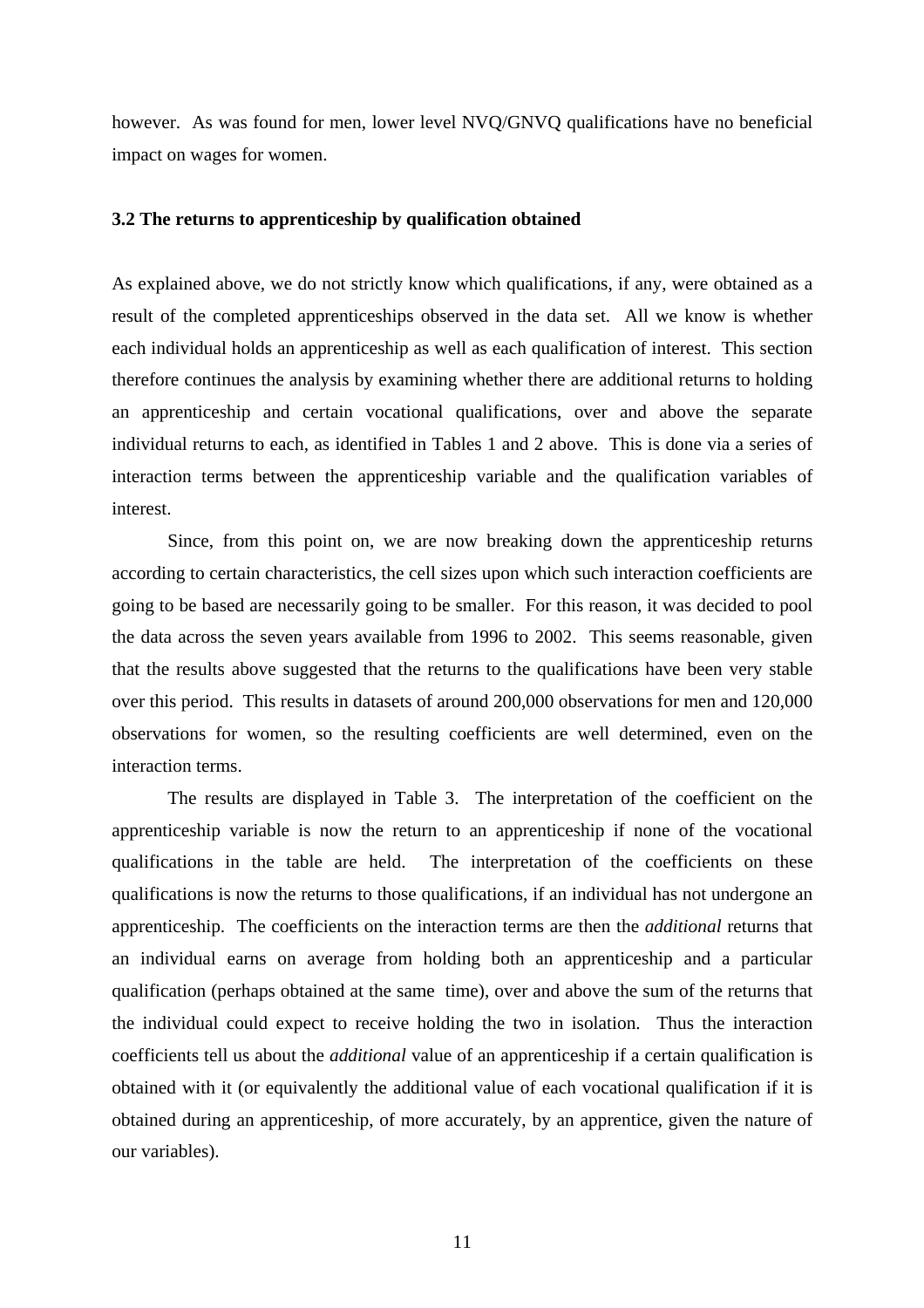For example, the results in the male column indicate that the return to apprenticeship for men is 7% if they do not obtain any of the vocational qualifications listed during the apprenticeship (or strictly speaking if they do not hold any of these qualifications, no matter when they might have been acquired). The table also shows a 2% return to an Advanced Craft City and Guilds qualification, and a 3% returns to the Craft City and Guilds qualification, if they are not obtained together with an apprenticeship. The coefficients on the interaction terms between these variables are statistically insignificant, however, and are essentially zero. There is therefore no additional impact of obtaining City and Guilds qualifications through apprenticeship for men, over and above the sum of their separate returns[.16](#page-11-0) Which qualifications do receive an extra return, if they are acquired with apprenticeship, then? The results show that the interaction term for HNC/HNDs is positive and statistically significant. Thus, the value of the apprenticeship is increased by 7% if an HND/ HNC is acquired. However, the HNC/HND is a level 4 qualification, and is therefore unlikely to have actually been obtained during the apprenticeship. Nevertheless, the result still shows that the return to an HNC/HND can be 7% higher if it is preceded by a trade apprenticeship<sup>17</sup>. At level 3 for BTEC qualifications, there is no additional gain from acquiring an OND/ONC qualification through apprenticeship, over and above the usal gain associated with this qualification.

The results for the NVQ/GNVQ qualifications are interesting, and are the key finding in this section. The results in Table 1 above suggested that, without allowing for interactions between apprenticeships and vocational qualifications, that the returns to these qualifications for men are statistically insignificant in most years at level 3 or above, and never achieve positive and statistically significant returns at levels below this. The results in Table 3 show that the returns to NVQ/GNVQ qualifications at levels 3-5 are zero for men if they are not acquired through apprenticeship. However, an individual who completes an apprenticeship and acquires an NVO qualification at level  $3^{18}$  or above will earn 7% more, on average, then individuals with just a completed apprenticeship and no vocational qualifications, and 14% more than an individual without the apprenticeship or the NVQ qualification.<sup>19</sup> Thus we are

<span id="page-11-0"></span> $16$  It is true that the interactions coefficients for the lower level City and Guilds qualifications (Foundation level and 'don't know which level') are positive and statistically significant. However, the base coefficients for these two qualifications are both negative, meaning that the net effect if an apprentice were to acquire them during his apprenticeship would be essentially zero.<br><sup>17</sup> It is the case that some apprenticeships in engineering can result in the award of an HNC/HND.<br><sup>18</sup> With Advanced Modern Apprenticeships, there is an expectation that an NVQ

<span id="page-11-1"></span>

<span id="page-11-2"></span>acquired.<br><sup>19</sup> The 14% is equal to the sum of the coefficients on the NVQ3-5 and apprenticeship variables, plus the

<span id="page-11-3"></span>coefficient on their interaction.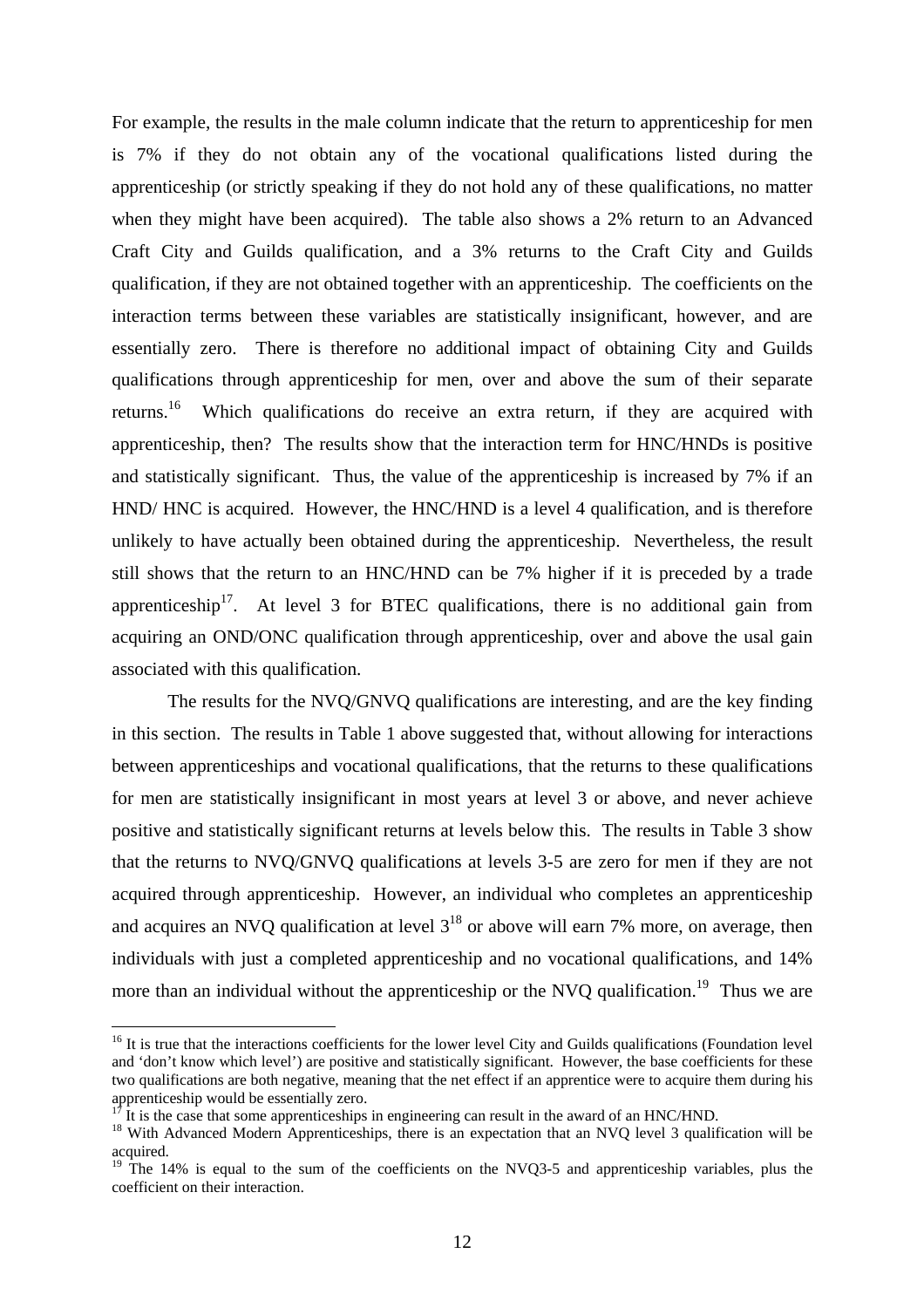seeing real value attached to apprenticeships for males when a level 3 qualification is acquired, approaching the 17% return to acquiring 2 or more A levels estimated in the same equation (not shown in Table 3).

For females, the results are much less encouraging, as far as apprenticeship is concerned. There is no wage gain at all following the completion of apprenticeship, and even the acquisition of the various vocational qualifications as an apprentice fail to raise a positive return to apprenticeship, with the exception of HNC/HND qualifications. Without a completed apprenticeship, these qualifications raise female wages by 8% on average. This return is then doubled if an apprenticeship is also completed. While this is obviously a good return, this would be expected, as the HNC/HND is a level 4 qualification, and in fact women can achieve similar returns to a nursing qualification and better returns to a teaching qualification at the same level (again not shown in Table 3).

From this point onwards, the analysis will focus only on males, given that no return to apprenticeship is being detected for women, and also because further decompositions of the returns to apprenticeships are going to be undertaken, and the small number of women who have completed apprenticeships gives cause for concern about cell sizes in the data.

### **3.3 The returns to apprenticeship for men aged under 30**

So far, the analysis has calculated average returns to apprenticeships across the whole working population. However, this might not provide a very accurate prediction of future returns, needed if informed decisions are to be made, given that the nature of apprenticeships, and indeed the whole labour market, has changed so much in the recent past. Table 4 therefore repeats the analysis of Table 3, retaining the interaction terms between apprenticeships and vocational qualifications, for those men aged under 30 at the time they were surveyed by the LFS.

In actual fact, the results are not hugely different. The estimated return to an apprenticeship, with none of the listed vocational qualifications also being held, is 11%, which is somewhat above the 7% return for the full working population. Apprenticeship therefore remains, perhaps even increasingly so, a viable investment for young men. Looking at the returns to the various vocational qualifications, there is a difference in the City and Guilds returns, in that the level with the highest return is now the Advanced Craft level (with a return of 5%), rather than the Craft level (which has a return of zero for the under 30s). Perhaps young people today now require a level 3 qualification in order to establish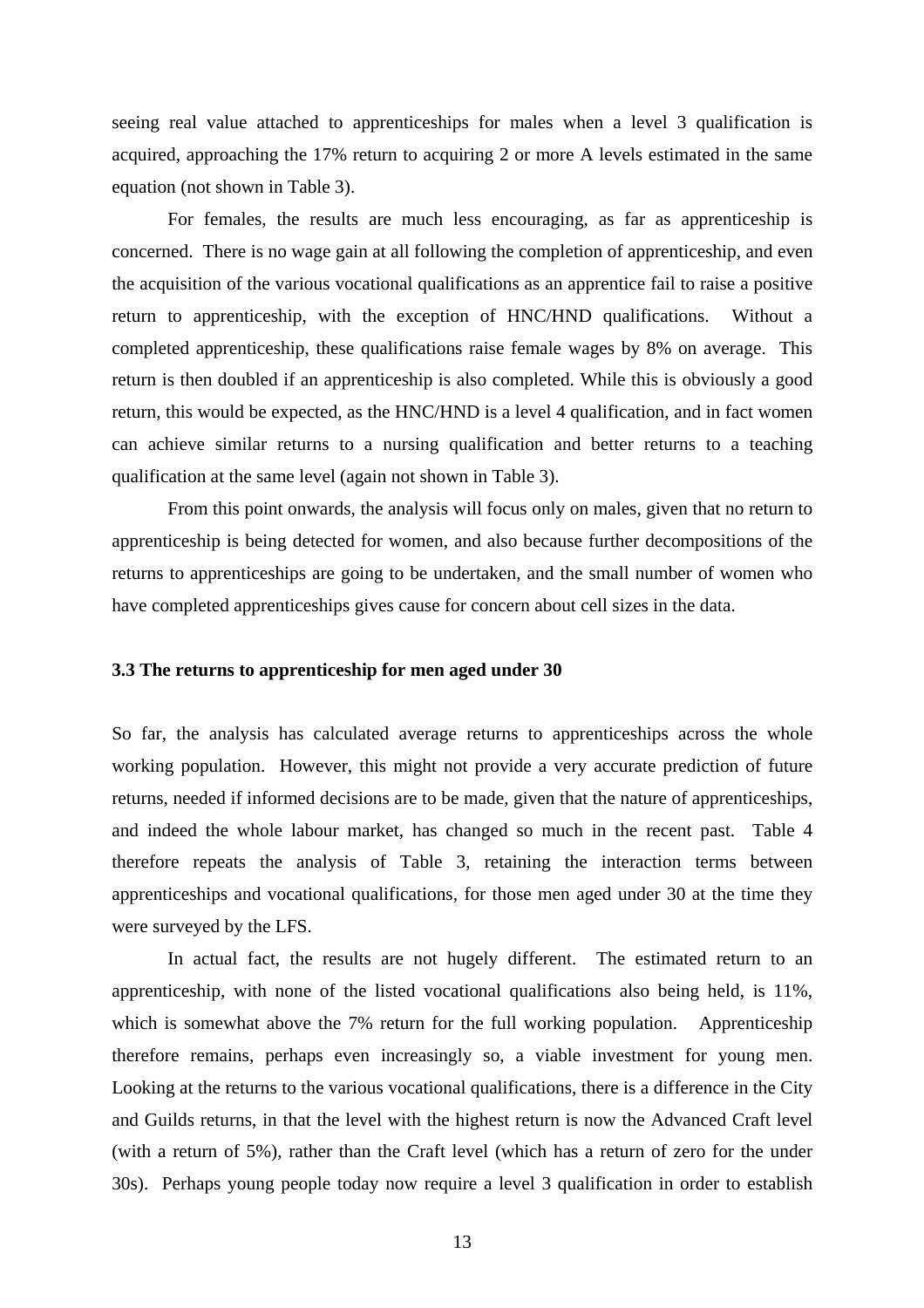themselves in the labour market and receive some return on their investment in human capital, whereas for older workers the level 2 qualification was sufficient. Certainly, some researchers suggest that level 3 should be the minimum that young people should now be aiming for if they are to be successful in today's society (for example, West and Steedman, 2003). Further evidence of the importance of level 3 qualifications for young people is revealed by the statistically significant coefficient (suggesting a return of 5%) on the NVQ levels 3-5 variable, which contrasts with the zero effect observed for the whole population. As for BTEC, ONC/OND and HNC/HND qualifications receive significant returns for young men, as for the whole population. No vocational qualification below level 3 earns a positive and statistically significant return for young men.

Does apprenticeship increase the value of vocational qualifications, or equivalently is the value of apprenticeship raised by the acquisition of vocational qualifications, above and beyond the usual return attached to those qualifications? The results reveal that NVQ/GNVQ qualifications at level 3 or above are again important, as they were for the whole population. Such a qualification receives a 5% return on its own while an apprenticeship without qualifications receives an 11% return, as detailed above. Together, however, there is an additional 5% return, giving a total return to an apprenticeship/NVQ3 'package' of 21%. ONC/OND qualifications also receive an additional return above the usual, of 4%, if combined with apprenticeship.

#### **3.4 The returns to apprenticeship by highest school qualification**

This section allows the returns to apprenticeship to differ according to prior qualifications obtained. The aim is essentially to see whether the returns differ for individuals of varying ability, but in the absence of ability measures, the prior qualifications variable is used. In order to limit the permutations, only prior school qualifications are considered. Thus, we are investigating whether, for example, individuals who did not acquire qualifications at school benefit more from apprenticeship than those who did.

In the LFS sample for the years 1996-2002, a half of all those who have at some time in their lives completed an apprenticeship have no school qualifications at all. This is somewhat above the proportion of all people in the sample with no qualifications (40%). If the apprenticeship group do hold school level qualifications, then these are more likely to be at best GCSEs or equivalents rather than A levels. Dividing up the GCSE category, 5% of the apprenticeship group have at best GCSEs at grades D-F, 20% have up to 4 GCSEs at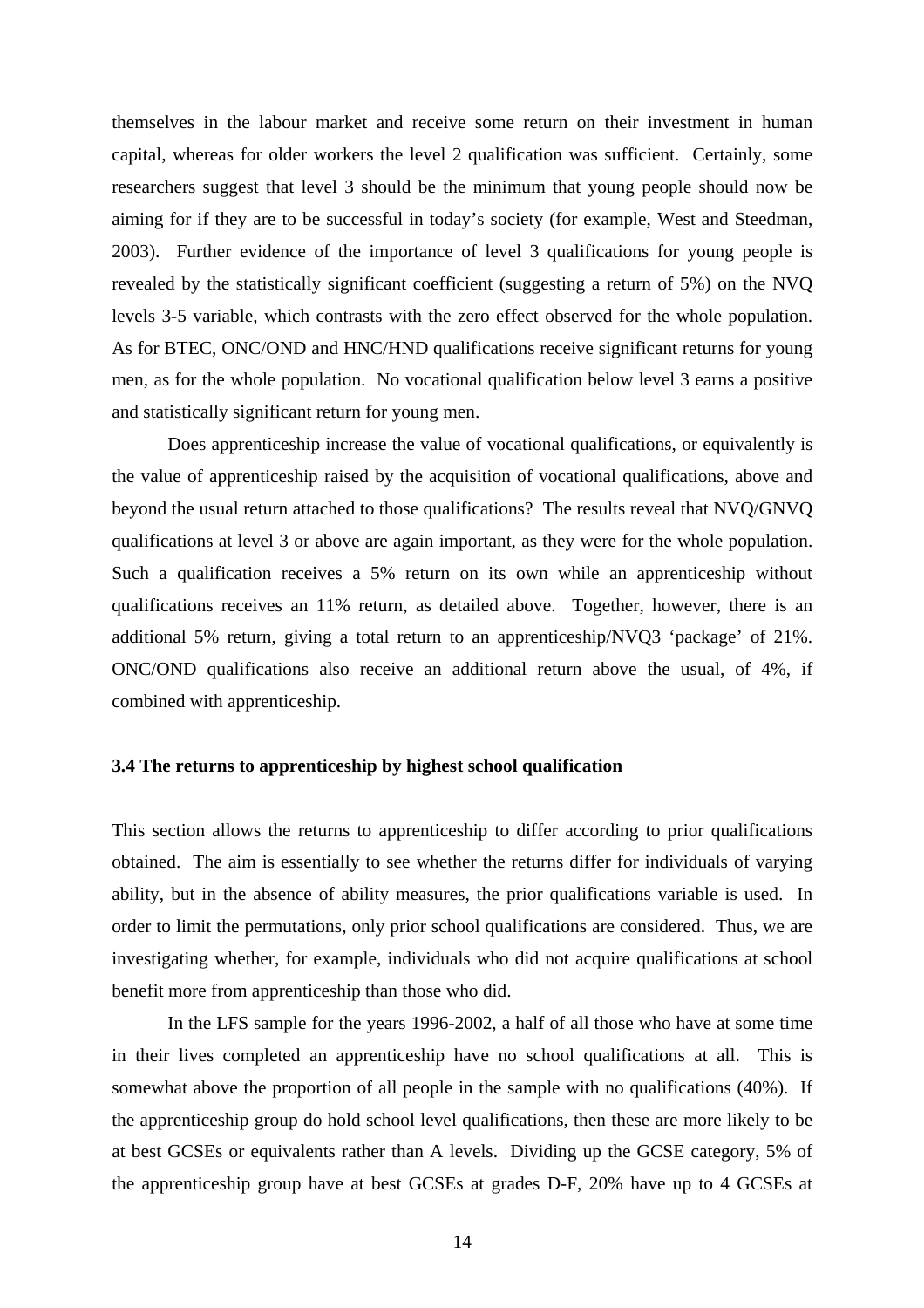grades A-C, and 16% have 5 or more GCSEs at grades A-C. The remaining 8% of the apprenticeship group have acquired at least 1 A level at school<sup>20</sup>. This latter figure contrasts with 22% in the full population, showing the low likelihood of those with A levels choosing to enter apprenticeship.

The returns to apprenticeships and vocational qualifications for men in these various school qualification groups are displayed in Table 5. The results reveal that the highest return to apprenticeship is earned by those men who did not acquire any qualifications at school. Thus men with no school qualifications who go on to complete an apprenticeship earn on average 13% more than similarly unqualified school leavers, holding any other qualification acquisition after school constant. The returns to apprenticeship for the other groups are 9% for both the GCSE grades D-F and the 1-4 GCSE grades A-C groups, and 4% for the 5+ GCSE grades A-C group. Thus it seems as though apprenticeship can be of particular value to previously low achievers at school in differentiating themselves from their peers and obtaining wage increases.

The pattern of returns for the other vocational qualifications are similar. Thus, the returns to, for example, HNC/HND and ONC/OND decline with higher school achievements. The craft-based City and Guilds qualifications are only of benefit to the low school-achievers, the returns to these qualifications for those with good GCSEs being statistically insignificant.

The pattern of results for the NVQ qualifications is of interest. For the qualification on its own, we observe the familiar pattern, with the returns to NVQ/GNVQ qualifications at level 3 or above being 8% for those who left school with no qualifications, 3% for those who left school with fewer than 5 good GCSEs, and zero for those who acquired 5 or more GCSEs at grades C or above. However, for these better performing men, an NVQ/GNVQ level 3-5 qualification acquired through an apprenticeship can be of real value. Thus, the value of such NVQ qualifications is raised by 12% through apprenticeship for those with only low grade GCSEs, by 6% for those with 1-4 GCSEs at grades A-C, and by 9% for those with 5 or more good GCSEs. Thus, we can see that for the first and third of these groups, the value of good NVQ qualifications goes from zero to substantial if it is acquired in conjunction with apprenticeship, while the value of the apprenticeship itself is also doubled or trebled. For example, consider the group who do well with their GCSEs, acquiring five or more at grade C or above. While an apprenticeship for this group would only raise their wages relative to their equivalent achievers at school by 4%, if they acquire an NVQ qualification at grade 3

<span id="page-14-0"></span> $20$  Because of these low numbers of A levels students going on to apprenticeship, these individuals are not considered in the remainder of this section.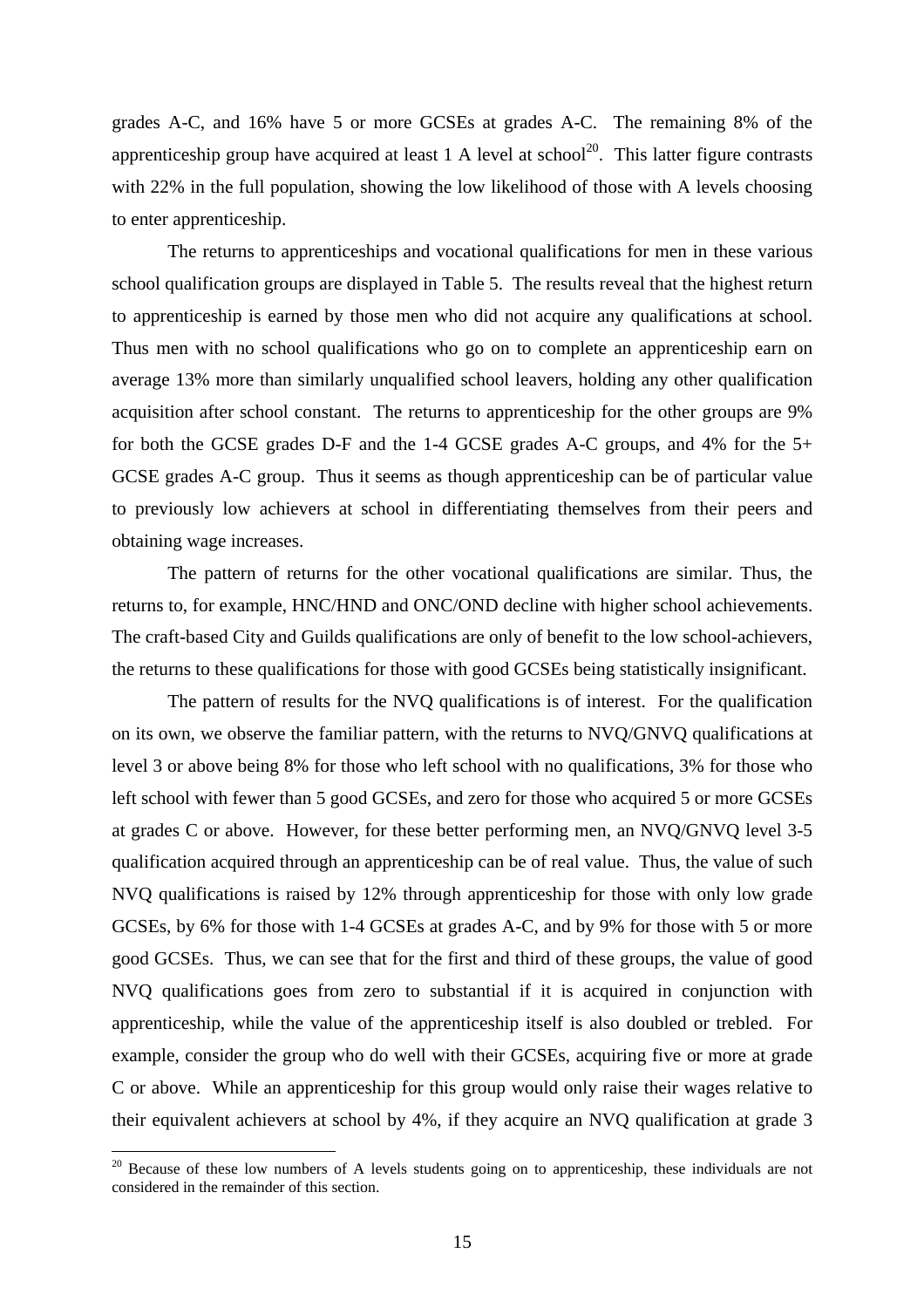(or above) with the apprenticeship, this wage gap rises to 13%. There is therefore real value to following this route for this group who have done well in their school examinations at age 16, but not proceeded to A level.

Finally in this section, we note that NVQ/GNVQ qualifications at levels 1 and 2 never earn a statistically significant positive return, whether acquired through apprenticeship or not, even for the group who left school with no qualifications. This result is perhaps surprising, and suggests that vocational qualifications below level 3 really do have little value in the modern labour market.

### **3.5 The returns to apprenticeship by industry**

This section completes the analysis by presenting the returns to apprenticeship and the various vocational qualifications in a range of industries. The results are presented in Table 6 for manufacturing industries, Table 7 for sales and hospitality services, and Table 8 for other services.

Of the three categories of industry in the three tables, apprenticeship seems to have the highest returns in the manufacturing industries. In the seven such industries considered, the returns to apprenticeship are positive in each case, and statistically significant in 5 cases, the exceptions being the printing and chemical industries. In 3 of the 5 statistically significant cases, the returns to apprenticeship are greater than 10%, namely metal manufacture (17%), manufacture of machinery (13%) and construction (11%). In the service sector, however, Tables 7 and 8 reveal statistically significant returns to apprenticeship in only 1 of the 4 sales and hospitality industries (sale of motor vehicles, 11%) and in only 3 of the 7 other services (transportation, 9%, post and telecommunications, 10%, and public administration, 4%).

Turning to the formal vocational qualifications, the BTEC awards receive significant returns in most sectors. The craft-based City and Guilds qualifications are more likely to be rewarded, as might be expected, in the manufacturing industries. However, with the exception of the food manufacturing industry, there is no additional benefit to obtaining these qualifications through apprenticeship. Of all the service sector industries considered, only 1 (hotels and restaurants) pays significantly more to holders of City and Guilds qualifications, although there is no additional benefit to obtaining these through apprenticeship. These results are understandable given the importance attached in hospitality to Advanced Craft Level City and Guilds qualifications, which are required of chefs in many positions of note.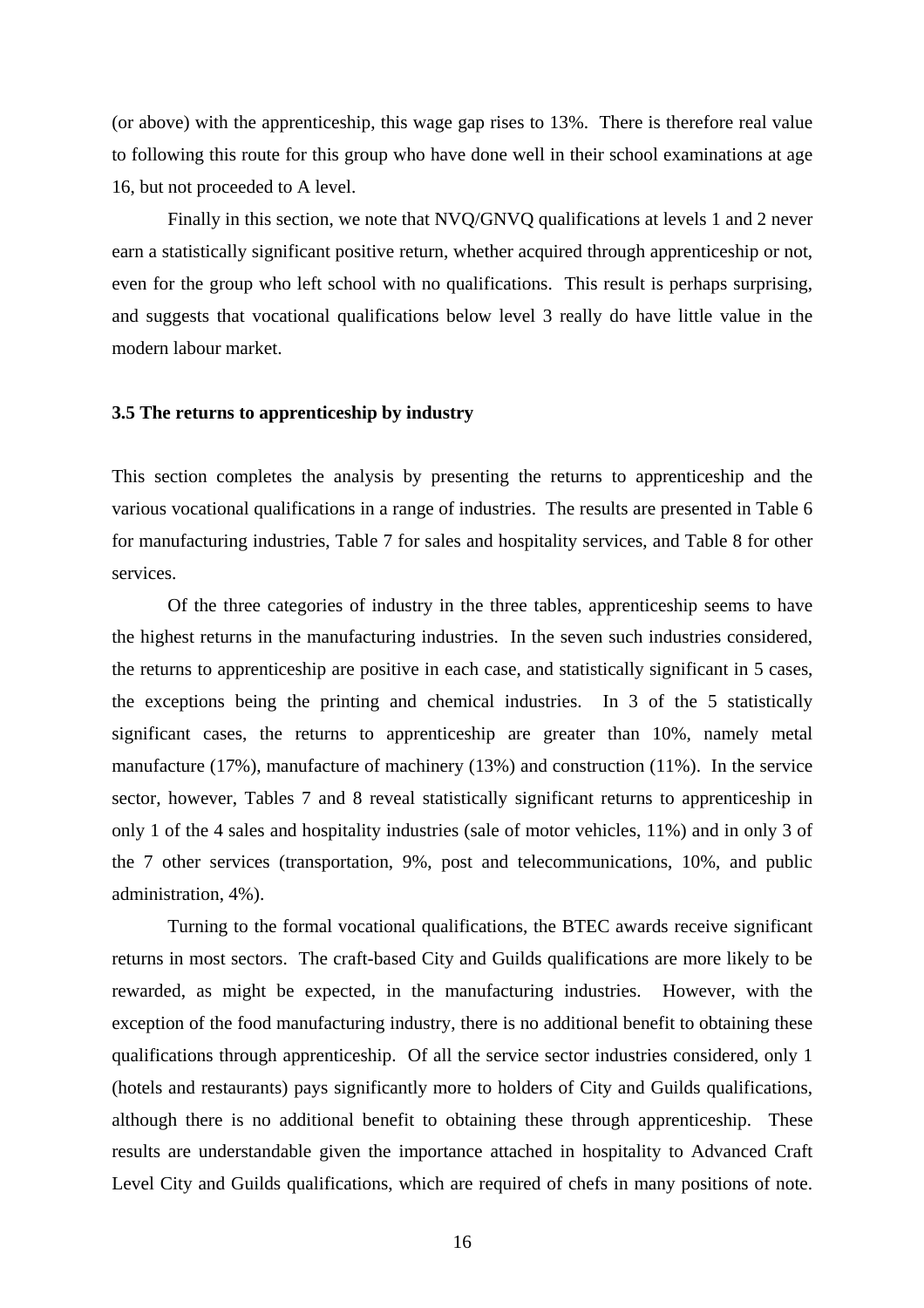The returns to lower level City and Guilds qualifications could be due to the importance of basic hygiene training.

When considering the newer, NVQ/GNVQ qualifications, if anything the reverse is found when considering the returns by sector. In only 2 of the 7 manufacturing industries considered (chemicals and construction) is there a statistically significant return to NVQ/GNVQ level 3-5 qualifications, with there being an additional return in the construction industry if this qualification is acquired together with an apprenticeship. The construction sector is also the source of the only statistically significant return to an NVQ level 2 qualification in the whole paper, which, when taken in conjunction with an apprenticeship, boosts the returns to such apprenticeship by 12%. This can be rationalised, however, given that the construction industry sets its craft skills (such as bricklaying or plastering) at NVQ level 2, whereas in most other industries, such as in engineering, equivalent craft skills are placed at NVQ level 3. In the sales services, NVQ level 3-5 qualifications raise wages by at least 5% in each of the 4 industries considered, the effect being statistically significant in 2 cases; sale of motor vehicles (15%) and retail sales (6%). In the other services considered in Table 8, NVQ qualifications do not have a significant impact on their own, but in some cases do so in conjunction with a completed apprenticeship. In particular, there is a 29% additional return to the apprenticeship/NVQ level 3-5 combination in the auxiliary transport/travel agent industry, and a similar 7% return in the public administration industry, as well as an additional 12% return in the post/telecommunications industry that just fails to achieve statistical significance.

### **4 Conclusions**

The results described in the previous section are heartening for apprenticeships, at least for males. They reveal returns to apprenticeship of around 7% for men. In other words, a man who has completed an apprenticeship can expect to earn on average 7% more than a man who has not, holding personal characteristics and other qualifications held constant. For women, however, there seems to be no gain in wages at all from completing an apprenticeship. This lack of return for women is certainly one area that requires urgent attention.

The analysis continues by examining whether there are any interaction effects, whereby the returns to an apprenticeship are increased if certain vocational qualifications are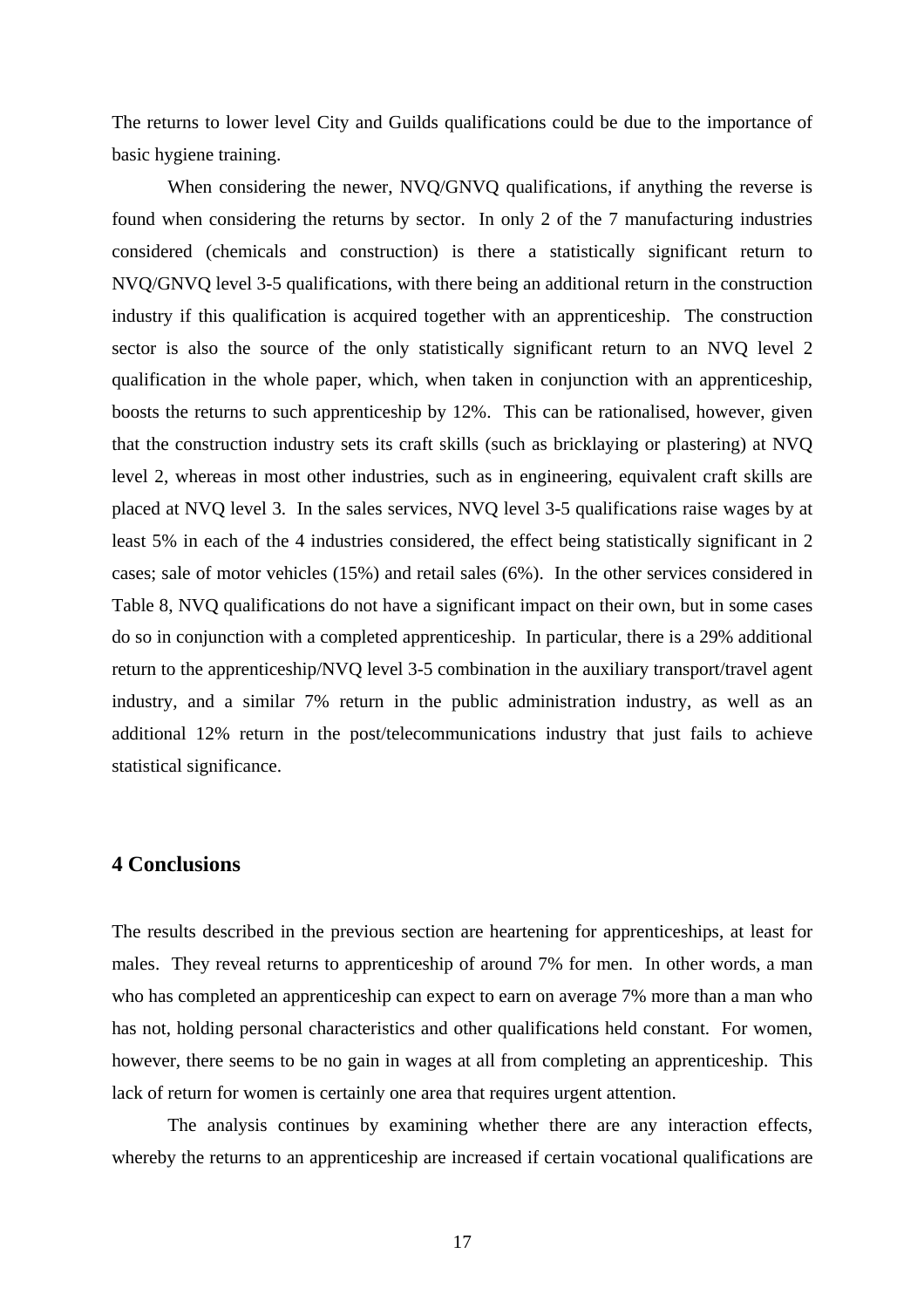held (over and above the usual return to those vocational qualifications). The key finding is that an NVQ qualification at level 3 or above seems to double the return to an apprenticeship, to around 14%. These returns compare quite favourably with returns of 17% to acquiring 2 or more A levels, which is the level 3 qualification on the academic side. Thus there are significant rewards on offer to individuals if they complete an apprenticeship and acquire a level 3 vocational qualification. These rewards presumably reflect the gain in value to firms, in terms of higher productivity, from employing such qualified men. This increased productivity can of course also be viewed as beneficial from society's point of view, as well as tackling well-documented skill shortages in the area of technical intermediate skills.

Looking at the interaction results from the point of view of NVQs rather than apprenticeship, the significant interaction coefficient is also very good news for these qualifications. There appear to be very low or even no returns at all to NVQ qualifications themselves, even at level 3, for men. However, when obtained together with a completed apprenticeship, they receive a 7% return. Embodying the NVQs in formal training structures such as apprenticeship therefore may be a way of making them more valued by the labour market, in contrast to the disappointing value that has been placed on such qualifications so far.

The subsequent analysis in the paper goes on to investigate these effects further, for particular subsets of the population, and always for men, since the returns for women are consistently zero. When the sample is restricted to young men, the results remain very similar, and so the effects identified above are not remnants of old-style apprenticeships from a bygone era. In particular, the importance of NVQ qualifications at level 3 or above for doubling the value of an apprenticeship remains.

When the sample is split according to prior qualifications obtained at school, then clear differences emerge between those who were successful at school and those who were not. Those men who left school with no qualifications earn good returns to apprenticeship, even when no qualifications are obtained. Similarly, an NVQ level 3 or above qualification yields high returns when obtained on its own. There is no additional gain from combining apprenticeship and NVQs for this group. However, as the level of success at school rises, so it becomes more important for this combination to be made. Those men who left school with 5 or more good GCSEs receive no returns to an NVQ level 3-5 qualification on its own, and only a 4% return to an apprenticeship without qualifications. However, acquiring an NVQ level 3-5 qualification through an apprenticeship increases earnings by 13%. Thus the importance of acquiring a level 3 qualification whilst on an apprenticeship, as described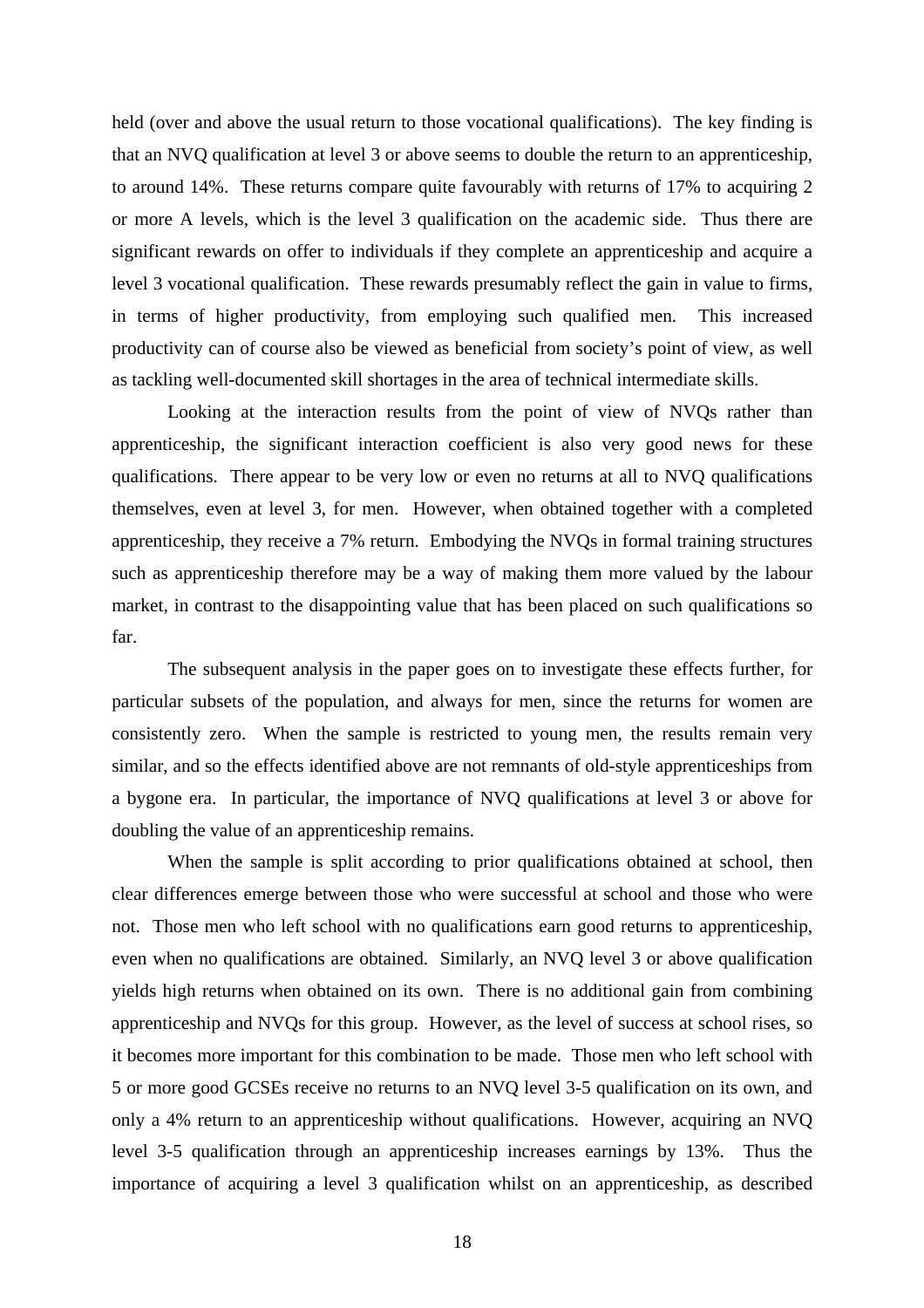above, is particularly relevant to those who have left school with good qualifications, in order to stand out amongst their peers.

Finally, the split in the sample by industry reveals that apprenticeships without qualifications have more value in manufacturing than in service industries. Formal qualifications as part of an apprenticeship appear to be more important in service sector industries. In particular, an NVQ level 3-5 effect is observed boosting the returns to apprenticeship in the travel agent, post office/telecommunications and public administration industries, as well as, away from services, in the construction industry.

In conclusion therefore, this paper reveals healthy returns to apprenticeship that need to be advertised amongst potential recruits to apprenticeship programmes. The results also make clear, however, the importance of acquiring qualifications, particularly an NVQ level 3 or above qualification, through the apprenticeship, if the full gain in earnings (and hence productivity) is to be realised. This is particularly important for those who have already acquired good GCSEs at school (who make up much of the market for Modern Apprenticeship). At present, the LFS data set used here suggests that around one quarter (26%) of recent<sup>21</sup> male apprentices have acquired an NVQ level 3-5 qualification as well as completing an apprenticeship. While this is naturally substantially higher than the proportion of all young men who acquire NVQ level 3-5 qualifications (6%), it still means that many apprentices are not reaching this level. When we consider all vocational qualifications, 46% of recent male apprentices have a vocational qualification at level 3 or above. The above results suggest it would be beneficial to the country, as well as to firms and the apprentices themselves, if a much higher proportion of apprentices were reaching this level.

<span id="page-18-0"></span> $21$  This figure is for the under-25s in the data set, to ensure that only recent apprentices are being considered.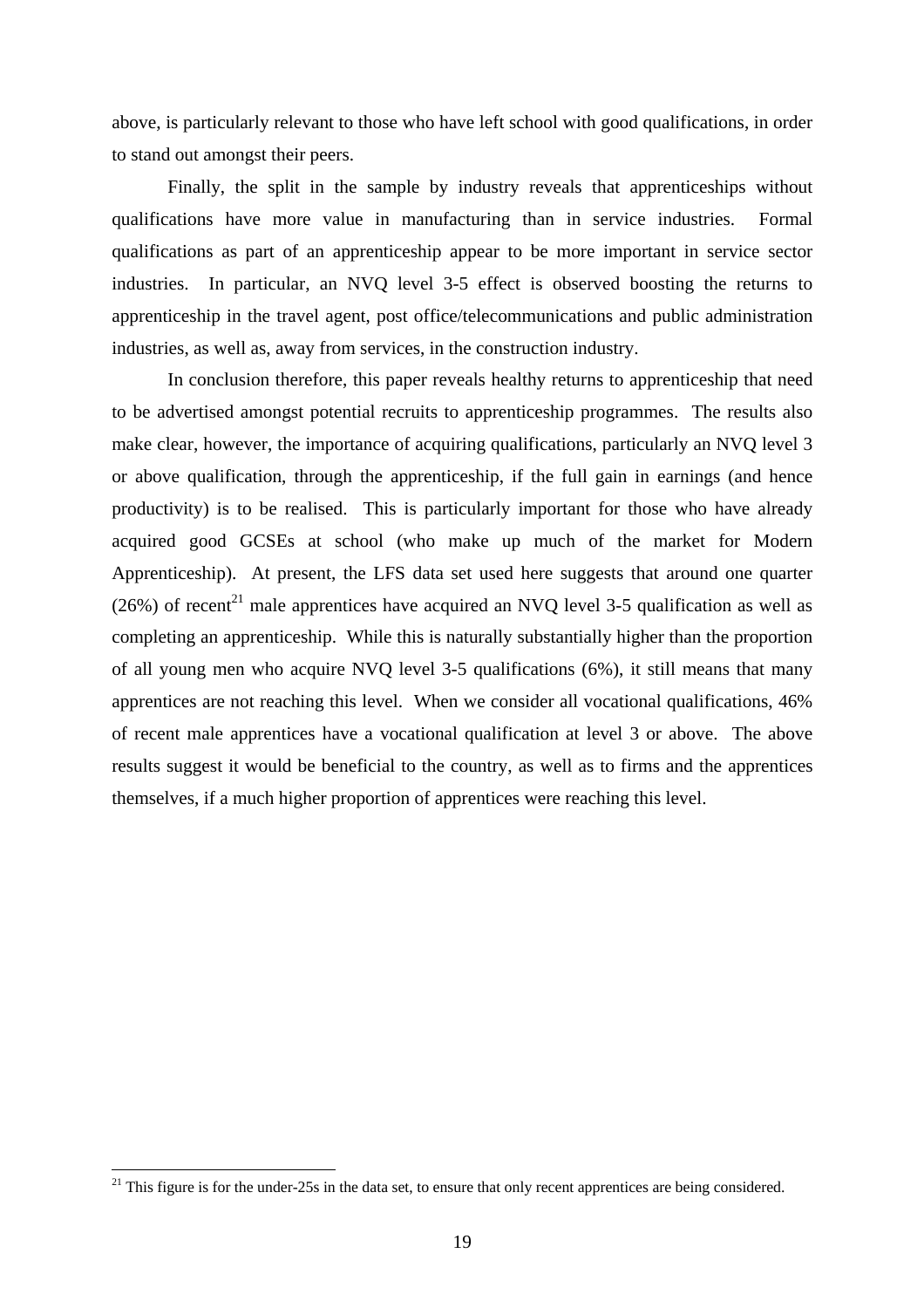|                                 | 1996         | 1997         | 1998         | 1999         | 2000         | 2001         | 2002         |
|---------------------------------|--------------|--------------|--------------|--------------|--------------|--------------|--------------|
| City and Guilds Advanced Craft  | 0.017        | 0.047        | 0.041        | 0.023        | 0.013        | 0.018        | 0.007        |
|                                 | (0.014)      | $(0.009)$ ** | $(0.009)$ ** | $(0.009)*$   | (0.009)      | (0.009)      | (0.010)      |
| City and Guilds Craft           | $-0.011$     | 0.023        | 0.067        | 0.061        | 0.069        | 0.057        | 0.060        |
|                                 | (0.016)      | (0.013)      | $(0.014)$ ** | $(0.015)$ ** | $(0.016)$ ** | $(0.016)$ ** | $(0.016)$ ** |
| City and Guilds Foundation      | 0.021        | $-0.011$     | $-0.050$     | $-0.047$     | $-0.047$     | $-0.049$     | $-0.052$     |
|                                 | (0.014)      | (0.012)      | $(0.012)$ ** | $(0.013)$ ** | $(0.015)$ ** | $(0.014)$ ** | $(0.014)$ ** |
| City and Guilds 'Don't know'    | $-0.023$     | 0.001        | 0.003        | 0.010        | 0.003        | $-0.017$     | 0.009        |
|                                 | (0.020)      | (0.012)      | (0.011)      | (0.012)      | (0.012)      | (0.013)      | (0.012)      |
| HNC/HND                         | 0.119        | 0.114        | 0.135        | 0.133        | 0.114        | 0.116        | 0.122        |
|                                 | $(0.014)$ ** | $(0.009)$ ** | $(0.009)$ ** | $(0.009)$ ** | $(0.009)$ ** | $(0.009)$ ** | $(0.010)$ ** |
| <b>ONC/OND</b>                  | 0.099        | 0.101        | 0.076        | 0.075        | 0.099        | 0.087        | 0.066        |
|                                 | $(0.013)$ ** | $(0.009)$ ** | $(0.010)$ ** | $(0.009)$ ** | $(0.010)$ ** | $(0.010)$ ** | $(0.010)$ ** |
| <b>BTEC Diploma/certificate</b> | 0.079        | 0.048        | 0.023        | 0.026        | 0.053        | 0.033        | 0.045        |
|                                 | $(0.026)$ ** | $(0.023)*$   | (0.021)      | (0.022)      | $(0.023)*$   | (0.024)      | $(0.023)*$   |
| <b>NVQ 3-5</b>                  | 0.022        | 0.007        | 0.050        | 0.021        | 0.014        | 0.021        | 0.014        |
|                                 | (0.027)      | (0.014)      | $(0.014)$ ** | (0.013)      | (0.011)      | $(0.011)*$   | (0.011)      |
| NVQ <sub>2</sub>                | $-0.065$     | $-0.083$     | $-0.060$     | $-0.055$     | $-0.085$     | $-0.088$     | $-0.092$     |
|                                 | $(0.022)$ ** | $(0.014)$ ** | $(0.014)$ ** | $(0.012)$ ** | $(0.013)$ ** | $(0.012)$ ** | $(0.012)$ ** |
| NVQ 1                           | $-0.126$     | $-0.101$     | $-0.102$     | $-0.135$     | $-0.075$     | $-0.068$     | $-0.068$     |
|                                 | $(0.040)$ ** | $(0.024)$ ** | $(0.024)$ ** | $(0.022)$ ** | $(0.019)$ ** | $(0.019)$ ** | $(0.020)$ ** |
| Other                           | 0.037        | 0.045        | 0.046        | 0.041        | 0.050        | 0.054        | 0.045        |
|                                 | $(0.070)$ ** | $(0.005)$ ** | $(0.005)$ ** | $(0.005)$ ** | $(0.050)$ ** | $(0.005)$ ** | $(0.005)$ ** |
| Apprenticeship                  | 0.067        | 0.052        | 0.059        | 0.062        | 0.064        | 0.067        | 0.070        |
|                                 | $(0.009)$ ** | $(0.006)$ ** | $(0.006)$ ** | $(0.006)$ ** | $(0.007)$ ** | $(0.007)$ ** | $(0.007)$ ** |
|                                 |              |              |              |              |              |              |              |
| Observations                    | 16476        | 32476        | 32293        | 30483        | 28733        | 28295        | 27543        |
| R squared                       | 0.41         | 0.42         | 0.43         | 0.42         | 0.41         | 0.41         | 0.41         |

### **Table 1 Returns to Apprenticeships by Year: Males**

The estimated equations also control for all other qualifications held, age, ethnicity, region, workplace size and public/private sector.

Robust standard errors in parentheses.

\* significant at 5%; \*\* significant at 1%. Positive and statistically significant returns are shown in bold for easy identification.

Data: Labour Force Survey.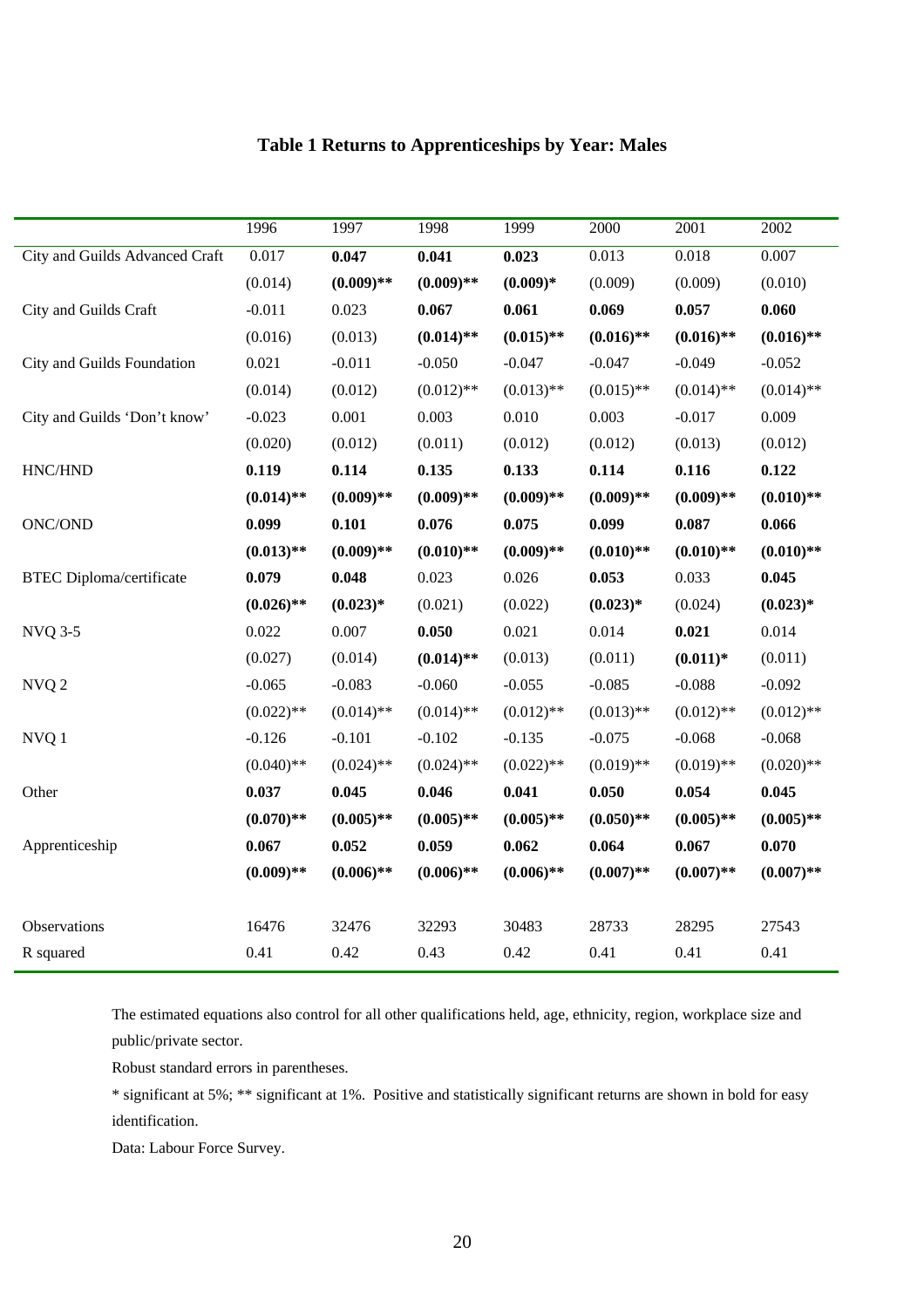|                                 | 1996         | 1997         | 1998         | 1999         | 2000         | 2001         | 2002         |
|---------------------------------|--------------|--------------|--------------|--------------|--------------|--------------|--------------|
| City and Guilds Advanced Craft  | $-0.072$     | $-0.010$     | $-0.017$     | $-0.021$     | $-0.057$     | $-0.031$     | $-0.016$     |
|                                 | (0.038)      | (0.025)      | (0.027)      | (0.027)      | (0.031)      | (0.026)      | (0.024)      |
| City and Guilds Craft           | 0.040        | $-0.010$     | $-0.020$     | 0.047        | 0.034        | 0.047        | 0.048        |
|                                 | (0.036)      | (0.024)      | (0.026)      | (0.027)      | (0.030)      | (0.028)      | (0.026)      |
| City and Guilds Foundation      | $-0.070$     | $-0.040$     | $-0.052$     | $-0.050$     | $-0.079$     | $-0.080$     | $-0.080$     |
|                                 | $(0.018)$ ** | $(0.016)*$   | $(0.018)$ ** | $(0.018)$ ** | $(0.020)$ ** | $(0.020)$ ** | $(0.020)$ ** |
| City and Guilds 'Don't know'    | $-0.059$     | $-0.003$     | 0.003        | $-0.015$     | $-0.046$     | $-0.040$     | 0.036        |
|                                 | (0.033)      | (0.021)      | (0.021)      | (0.019)      | $(0.018)*$   | $(0.020)*$   | (0.020)      |
| HNC/HND                         | 0.063        | 0.076        | 0.081        | 0.080        | 0.082        | 0.087        | 0.064        |
|                                 | $(0.019)$ ** | $(0.014)$ ** | $(0.013)$ ** | $(0.014)$ ** | $(0.014)$ ** | $(0.014)$ ** | $(0.014)$ ** |
| <b>ONC/OND</b>                  | 0.110        | 0.063        | 0.052        | 0.045        | 0.063        | 0.052        | 0.053        |
|                                 | $(0.021)$ ** | $(0.014)$ ** | $(0.014)$ ** | $(0.013)$ ** | $(0.014)$ ** | $(0.014)$ ** | $(0.013)$ ** |
| <b>BTEC</b> Diploma/certificate | 0.060        | 0.036        | 0.021        | 0.056        | 0.018        | 0.016        | 0.071        |
|                                 | $(0.030)*$   | $(0.018)*$   | (0.020)      | $(0.021)$ ** | (0.028)      | (0.024)      | $(0.028)*$   |
| <b>NVQ 3-5</b>                  | 0.010        | 0.033        | 0.032        | 0.033        | 0.027        | 0.042        | 0.025        |
|                                 | (0.027)      | $(0.014)*$   | $(0.013)*$   | $(0.012)$ ** | $(0.012)*$   | $(0.011)$ ** | $(0.010)*$   |
| NVQ <sub>2</sub>                | $-0.086$     | $-0.066$     | $-0.080$     | $-0.073$     | $-0.076$     | $-0.063$     | $-0.066$     |
|                                 | $(0.020)$ ** | $(0.014)$ ** | $(0.012)$ ** | $(0.012)$ ** | $(0.011)$ ** | $(0.010)$ ** | $(0.011)$ ** |
| NVQ 1                           | $-0.061$     | $-0.094$     | $-0.092$     | $-0.114$     | $-0.095$     | $-0.086$     | $-0.060$     |
|                                 | (0.044)      | $(0.024)$ ** | $(0.023)$ ** | $(0.020)$ ** | $(0.021)$ ** | $(0.022)$ ** | $(0.021)$ ** |
| Other                           | 0.034        | 0.062        | 0.063        | 0.062        | 0.067        | 0.064        | 0.065        |
|                                 | $(0.009)$ ** | $(0.006)$ ** | $(0.006)$ ** | $(0.006)$ ** | $(0.006)$ ** | $(0.006)$ ** | $(0.006)$ ** |
| Apprenticeship                  | 0.027        | $-0.010$     | $-0.017$     | $-0.012$     | $-0.002$     | $-0.020$     | $-0.032$     |
|                                 | (0.016)      | (0.012)      | (0.012)      | (0.013)      | (0.013)      | (0.013)      | $(0.014)*$   |
|                                 |              |              |              |              |              |              |              |
| Observations                    | 9827         | 19792        | 19789        | 18888        | 17738        | 17965        | 17773        |
| R squared                       | 0.43         | 0.45         | 0.44         | 0.43         | 0.43         | 0.42         | 0.42         |

# **Table 2 Returns to Apprenticeships by Year: Females**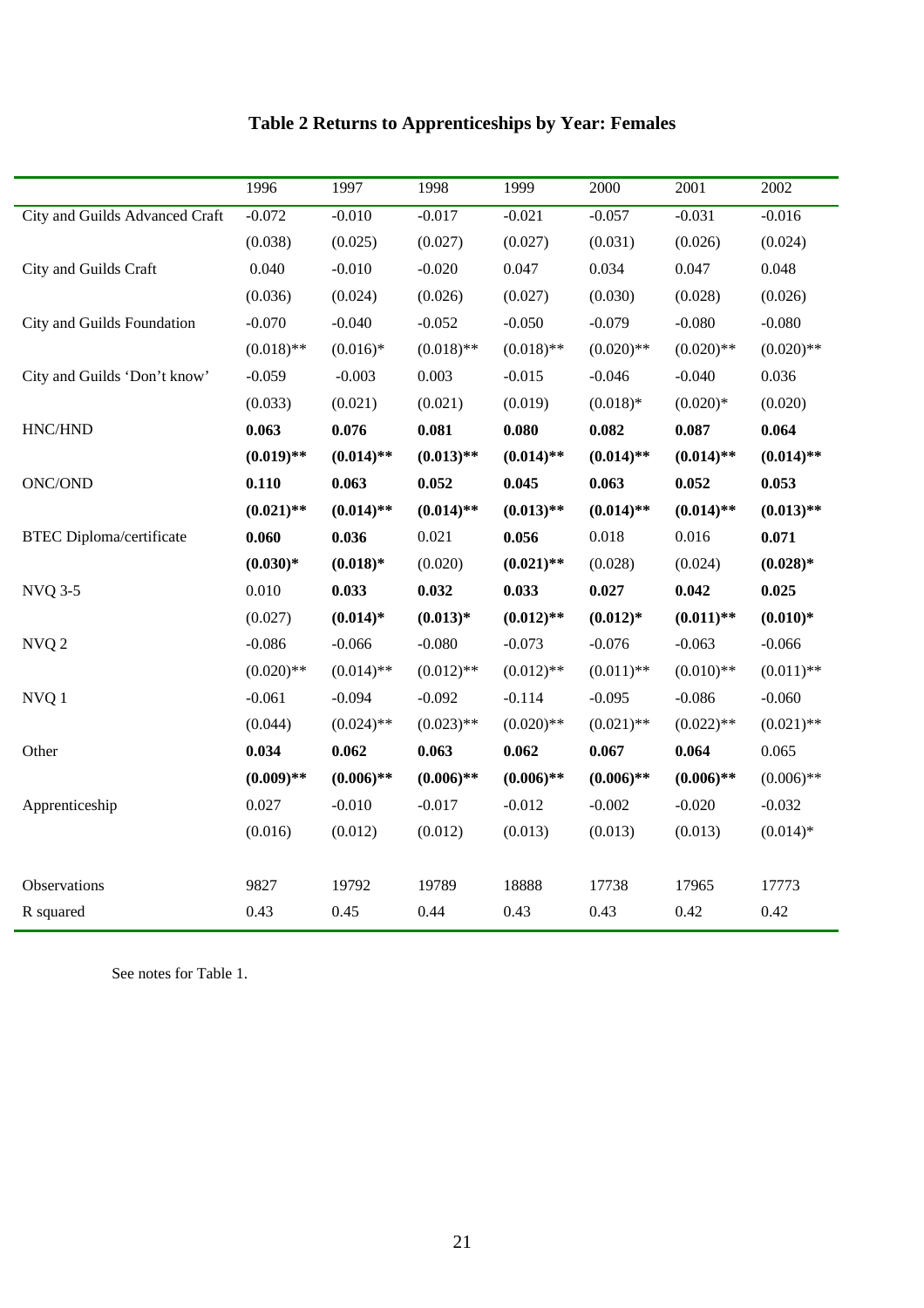|                                           | <b>Males</b> | <b>Females</b> |
|-------------------------------------------|--------------|----------------|
| City and Guilds Advanced Craft            | 0.022        | $-0.027$       |
|                                           | $(0.009)*$   | $(0.013)*$     |
| City and Guilds Craft                     | 0.033        | 0.025          |
|                                           | $(0.009)$ ** | $(0.012)*$     |
| City and Guilds Foundation                | $-0.046$     | $-0.068$       |
|                                           | $(0.006)$ ** | $(0.008)$ **   |
| City and Guilds 'Don't Know'              | $-0.005$     | $-0.003$       |
|                                           | (0.007)      | (0.009)        |
| HNC/HND                                   | 0.095        | 0.074          |
|                                           | $(0.005)$ ** | $(0.006)$ **   |
| ONC/OND                                   | 0.084        | 0.062          |
|                                           | $(0.005)$ ** | $(0.006)$ **   |
| <b>BTEC</b> Diploma/certificate           | 0.033        | 0.029          |
|                                           | $(0.010)$ ** | $(0.009)**$    |
| <b>NVQ 3-5</b>                            | 0.004        | 0.046          |
|                                           | (0.006)      | $(0.005)$ **   |
| NVQ 2                                     | $-0.071$     | $-0.059$       |
|                                           | $(0.006)$ ** | $(0.005)$ **   |
| NVQ 1                                     | $-0.084$     | $-0.081$       |
|                                           | $(0.009)$ ** | $(0.009)$ **   |
| Other                                     | 0.060        | 0.063          |
|                                           | $(0.002)$ ** | $(0.002)$ **   |
| Apprenticeship                            | 0.067        | $-0.003$       |
|                                           | $(0.004)$ ** | (0.008)        |
| Apprenticeship + C&G Advanced Craft       | 0.010        | 0.006          |
|                                           | (0.010)      | (0.023)        |
| Apprenticeship + $C&G$ Craft              | 0.007        | $-0.010$       |
|                                           | (0.012)      | (0.026)        |
| Apprenticeship + $C&G$ Foundation         | 0.036        | 0.021          |
|                                           | $(0.010)$ ** | (0.020)        |
| Apprenticeship + C&G 'Don't Know'         | 0.023        | $-0.091$       |
|                                           | $(0.010)*$   | $(0.020)$ **   |
| Apprenticeship + HNC/HND                  | 0.069        | 0.081          |
|                                           | $(0.007)$ ** | $(0.024)$ **   |
| Apprenticeship + ONC/OND                  | $-0.002$     | $-0.019$       |
|                                           | (0.008)      | (0.025)        |
| Apprenticeship + BTEC Diploma/certificate | 0.019        | 0.009          |
|                                           | (0.020)      | (0.048)        |
| Apprenticeship + NVQ 3-5                  | 0.071        | $-0.017$       |
|                                           | $(0.010)$ ** | (0.016)        |
| Apprenticeship + $NVO$ 2                  | 0.014        | $-0.008$       |
|                                           | (0.012)      | (0.018)        |
| Apprenticeship + NVQ 1                    | 0.008        | 0.003          |
|                                           | (0.021)      | (0.036)        |
| Apprenticeship + Other                    | $-0.052$     | $-0.020$       |
|                                           | $(0.004)$ ** | $(0.010)*$     |
|                                           |              |                |
| Observations                              | 196299       | 121772         |
| R Squared                                 | 0.42         | 0.43           |

# **Table 3 Returns to Apprenticeship by Qualification Obtained 1996-2002**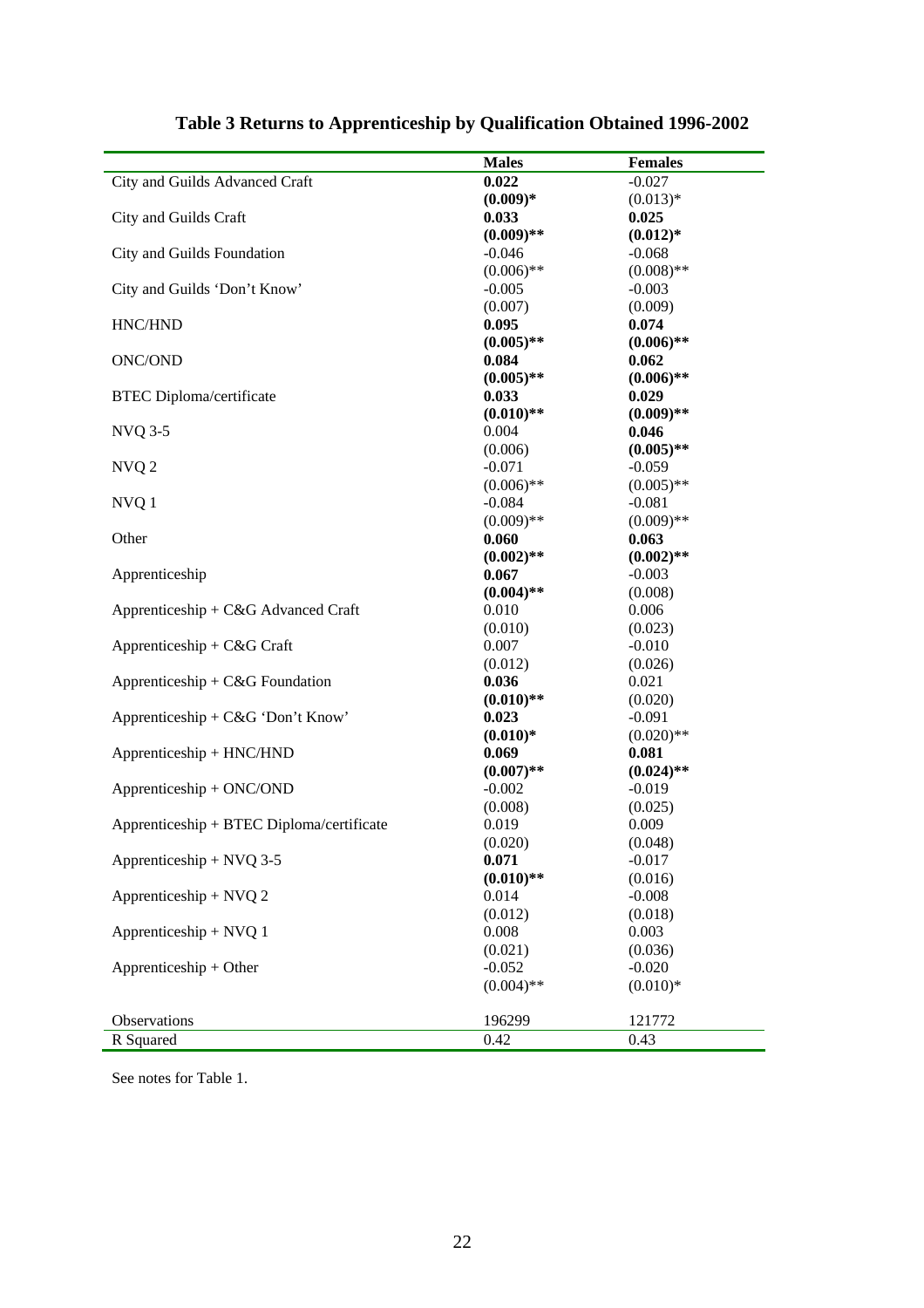# **Table 4 Returns to Apprenticeship by Qualification Obtained**

## **for the Under-30s, Males, 1996-2002**

| Qualification                             | Return           |
|-------------------------------------------|------------------|
| City and Guilds Advanced Craft            | 0.051            |
|                                           | $(0.016)$ **     |
| City and Guilds Craft                     | 0.008            |
|                                           | (0.014)          |
| City and Guilds Foundation                | $-0.037$         |
|                                           | $(0.010)$ **     |
| City and Guilds 'Don't Know'              | $-0.026$         |
|                                           | $(0.013)*$       |
| HNC/HND                                   | 0.071            |
|                                           | $(0.008)$ **     |
| ONC/OND                                   | 0.061            |
|                                           | $(0.008)$ **     |
| <b>BTEC</b> Diploma/certificate           | 0.007            |
|                                           | (0.013)          |
| <b>NVQ 3-5</b>                            | 0.048            |
|                                           | $(0.008)$ **     |
| NVQ <sub>2</sub>                          | $-0.002$         |
|                                           | (0.007)          |
| NVQ 1                                     | $-0.033$         |
|                                           | $(0.012)$ **     |
| Other                                     | 0.040            |
|                                           | $(0.004)$ **     |
| Apprenticeship                            | 0.104            |
|                                           | $(0.010)$ **     |
| Apprenticeship + C&G Advanced Craft       | $-0.035$         |
|                                           | (0.019)          |
| Apprenticeship + C&G Craft                | 0.022            |
|                                           | (0.024)          |
| Apprenticeship + $C&G$ Foundation         | 0.002            |
|                                           | (0.021)          |
|                                           | 0.040            |
| Apprenticeship + C&G 'Don't Know'         | $(0.020)*$       |
| Apprenticeship + HNC/HND                  | 0.019            |
|                                           |                  |
| Apprenticeship + ONC/OND                  | (0.016)<br>0.035 |
|                                           |                  |
|                                           | $(0.015)*$       |
| Apprenticeship + BTEC Diploma/certificate | 0.052            |
|                                           | (0.033)          |
| Apprenticeship + NVQ 3-5                  | 0.051            |
|                                           | $(0.013)$ **     |
| Apprenticeship + NVQ 2                    | $-0.029$         |
|                                           | (0.016)          |
| Apprenticeship + $NVO$ 1                  | 0.007            |
|                                           | (0.032)          |
| Apprenticeship + Other                    | $-0.045$         |
|                                           | $(0.009)$ **     |
|                                           |                  |
| Observations                              | 43990            |
| R Squared                                 | 0.46             |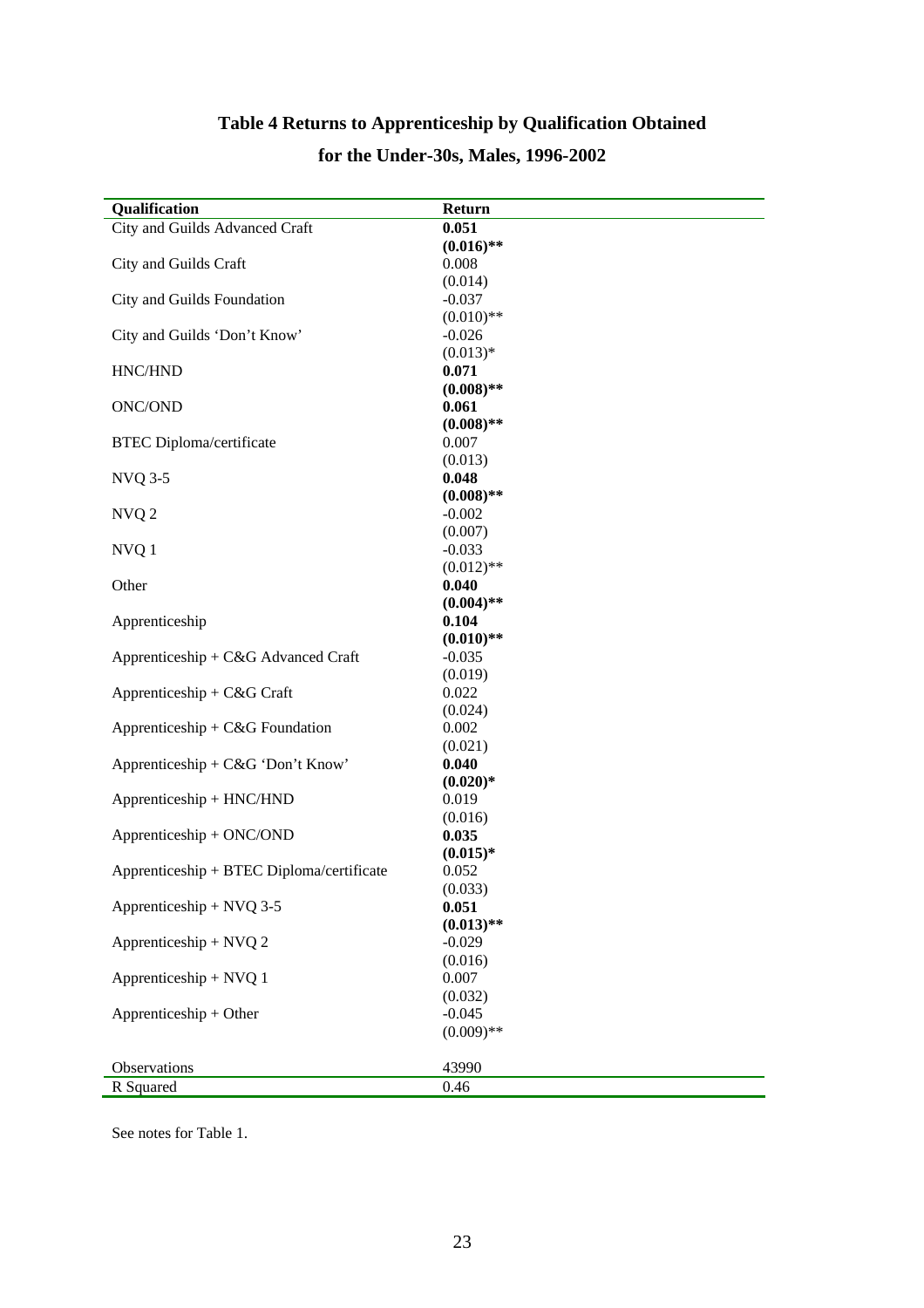|                                           | <b>None</b>  | <b>GCSE D-F</b> | 1-4 GCSE C-A* | 5+ GCSE C-A* |
|-------------------------------------------|--------------|-----------------|---------------|--------------|
| City and Guilds Advanced Craft            | 0.068        | 0.045           | 0.027         | $-0.047$     |
|                                           | $(0.019)$ ** | (0.027)         | (0.015)       | $(0.018)$ ** |
| City and Guilds Craft                     | 0.042        | 0.053           | 0.001         | $-0.016$     |
|                                           | $(0.016)*$   | $(0.021)*$      | (0.016)       | (0.022)      |
| City and Guilds Foundation                | $-0.015$     | $-0.002$        | $-0.028$      | $-0.088$     |
|                                           | (0.012)      | (0.016)         | $(0.012)*$    | $(0.015)$ ** |
| City and Guilds 'Don't Know'              | 0.055        | 0.015           | 0.011         | $-0.060$     |
|                                           | $(0.013)$ ** | (0.020)         | (0.014)       | $(0.018)$ ** |
| HNC/HND                                   | 0.231        | 0.167           | 0.167         | 0.114        |
|                                           | $(0.020)$ ** | $(0.035)$ **    | $(0.012)$ **  | $(0.008)$ ** |
| ONC/OND                                   | 0.140        | 0.149           | 0.138         | 0.073        |
|                                           | $(0.022)$ ** | $(0.025)$ **    | $(0.010)$ **  | $(0.008)$ ** |
| <b>BTEC Diploma/certificate</b>           | 0.026        | 0.060           | 0.050         | 0.020        |
|                                           | (0.035)      | (0.032)         | $(0.017)$ **  | (0.018)      |
| <b>NVQ 3-5</b>                            | 0.075        | 0.015           | 0.027         | $-0.002$     |
|                                           | $(0.015)$ ** | (0.022)         | $(0.012)*$    | (0.012)      |
| NVQ 2                                     | $-0.069$     | $-0.010$        | $-0.046$      | $-0.092$     |
|                                           | $(0.011)$ ** | (0.014)         | $(0.010)$ **  | $(0.013)$ ** |
| NVQ 1                                     | $-0.067$     | $-0.061$        | $-0.086$      | $-0.150$     |
|                                           | $(0.016)$ ** | $(0.021)$ **    | $(0.017)$ **  | $(0.025)$ ** |
| Other                                     | 0.091        | 0.009           | 0.021         | 0.035        |
|                                           | $(0.004)$ ** | (0.008)         | $(0.006)$ **  | $(0.006)$ ** |
| Apprenticeship                            | 0.121        | 0.090           | 0.083         | 0.043        |
|                                           | $(0.006)$ ** | $(0.017)$ **    | $(0.009)$ **  | $(0.010)$ ** |
| Apprenticeship + C&G Advanced Craft       | $-0.025$     | $-0.024$        | $-0.001$      | 0.012        |
|                                           | (0.021)      | (0.031)         | (0.017)       | (0.021)      |
| Apprenticeship + $C&G$ Craft              | $-0.004$     | 0.037           | 0.027         | $-0.033$     |
|                                           | (0.021)      | (0.031)         | (0.022)       | (0.031)      |
| Apprenticeship + $C&G$ Foundation         | 0.023        | $-0.042$        | $-0.005$      | 0.063        |
|                                           | (0.017)      | (0.028)         | (0.020)       | $(0.026)*$   |
| Apprenticeship + C&G 'Don't Know'         | $-0.004$     | 0.011           | $-0.018$      | 0.004        |
|                                           | (0.015)      | (0.030)         | (0.019)       | (0.024)      |
| Apprenticeship + HNC/HND                  | 0.008        | 0.018           | 0.022         | 0.042        |
|                                           | (0.024)      | (0.045)         | (0.015)       | $(0.012)$ ** |
| Apprenticeship + ONC/OND                  | $-0.014$     | 0.008           | $-0.037$      | $-0.011$     |
|                                           | (0.026)      | (0.037)         | $(0.014)$ **  | (0.012)      |
| Apprenticeship + BTEC Diploma/certificate | $-0.008$     | 0.108           | 0.033         | 0.021        |
|                                           | (0.048)      | (0.066)         | (0.029)       | (0.040)      |
| Apprenticeship + NVQ 3-5                  | $-0.002$     | 0.113           | 0.054         | 0.083        |
|                                           | (0.022)      | $(0.032)$ **    | $(0.017)$ **  | $(0.018)$ ** |
| Apprenticeship + $NVO$ 2                  | $-0.002$     | $-0.018$        | 0.028         | 0.001        |
|                                           | (0.023)      | (0.032)         | (0.021)       | (0.025)      |
| Apprenticeship + $NVO$ 1                  | $-0.027$     | 0.007           | 0.043         | 0.043        |
|                                           | (0.037)      | (0.048)         | (0.038)       | (0.053)      |
| Apprenticeship + Other                    | $-0.066$     | $-0.017$        | $-0.038$      | $-0.042$     |
|                                           | $(0.007)$ ** | (0.014)         | $(0.009)$ **  | $(0.010)$ ** |
|                                           |              |                 |               |              |
| Observations                              | 66507        | 11610           | 35411         | 31846        |
| R Squared                                 | 0.22         | 0.37            | 0.35          | 0.39         |

# **Table 5 Returns to Apprenticeship by Qualification Obtained and Highest School Qualification, Males, 1996-2002**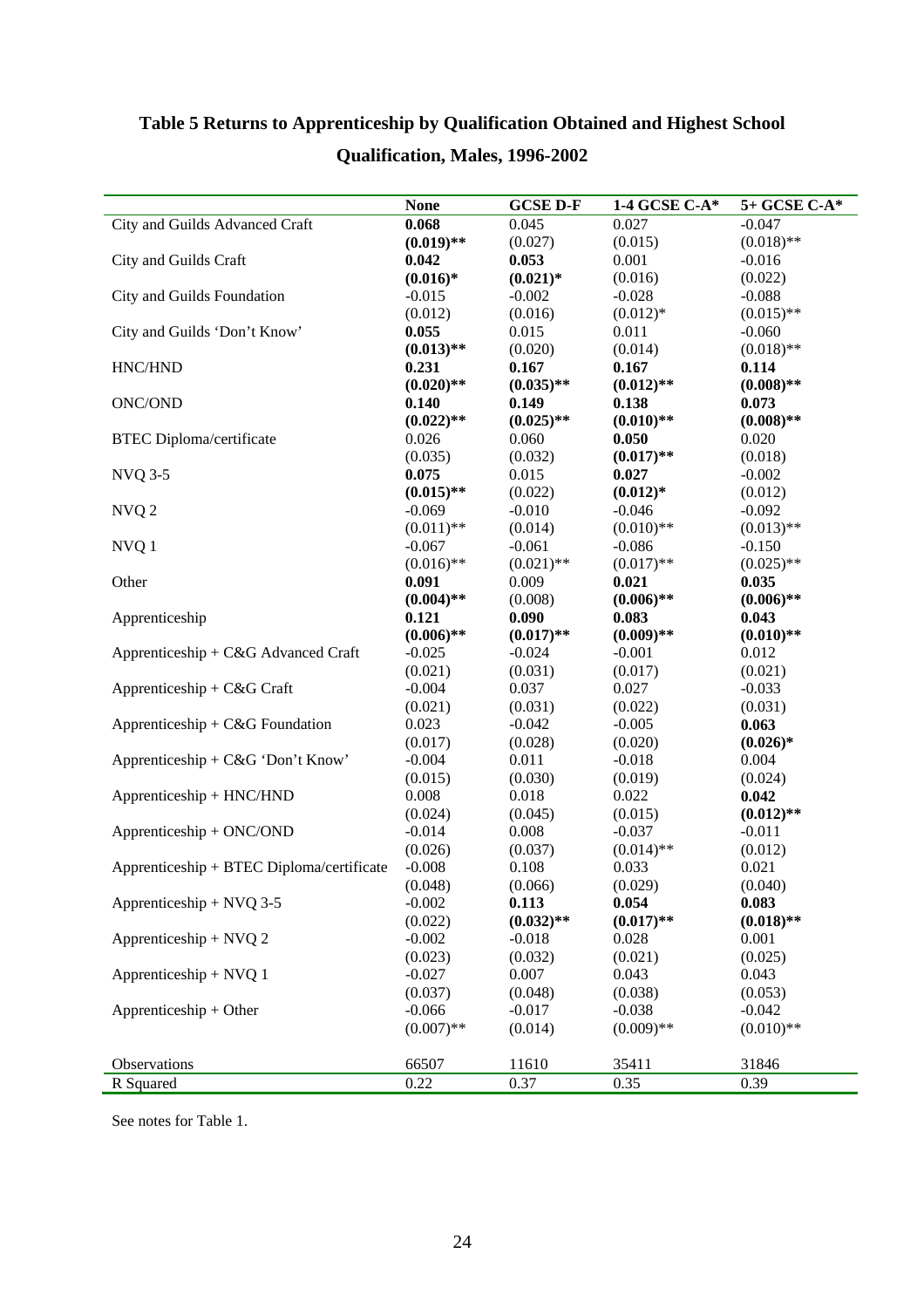## **Table 6 Returns to Apprenticeship by Qualification Obtained and Industry,**

## **Manufacturing, Males, 1996-2002**

|                                           | food         | printing   | chemical     | metals       | machines     | vehicles     | construct    |
|-------------------------------------------|--------------|------------|--------------|--------------|--------------|--------------|--------------|
| City and Guilds Advanced Craft            | $-0.057$     | 0.088      | 0.105        | 0.095        | 0.021        | $-0.014$     | 0.082        |
|                                           | (0.053)      | (0.068)    | $(0.042)*$   | (0.049)      | (0.037)      | (0.039)      | $(0.031)$ ** |
| City and Guilds Craft                     | 0.118        | 0.019      | 0.009        | $-0.003$     | 0.075        | $-0.034$     | 0.064        |
|                                           | $(0.053)*$   | (0.083)    | (0.065)      | (0.043)      | (0.040)      | (0.043)      | $(0.027)*$   |
| City and Guilds Foundation                | $-0.090$     | $-0.036$   | 0.046        | 0.030        | $-0.009$     | 0.056        | $-0.012$     |
|                                           | $(0.038)*$   | (0.065)    | (0.053)      | (0.036)      | (0.035)      | (0.034)      | (0.019)      |
| City and Guilds 'Don't Know'              | $-0.004$     | $-0.074$   | 0.100        | 0.001        | $-0.012$     | $-0.017$     | 0.083        |
|                                           | (0.035)      | (0.064)    | $(0.049)*$   | (0.047)      | (0.033)      | (0.041)      | $(0.019)$ ** |
| HNC/HND                                   | 0.146        | 0.066      | 0.030        | 0.115        | 0.225        | 0.177        | 0.184        |
|                                           | $(0.037)$ ** | (0.037)    | (0.024)      | $(0.034)$ ** | $(0.025)$ ** | $(0.037)$ ** | $(0.015)$ ** |
| <b>ONC/OND</b>                            | 0.141        | $-0.002$   | 0.077        | 0.116        | 0.112        | 0.070        | 0.082        |
|                                           | $(0.034)$ ** | (0.038)    | $(0.028)$ ** | $(0.036)$ ** | $(0.025)$ ** | $(0.035)*$   | $(0.016)$ ** |
| <b>BTEC</b> Diploma/certificate           | $-0.061$     | 0.138      | 0.143        | $-0.028$     | 0.078        | 0.071        | $-0.016$     |
|                                           | (0.060)      | $(0.057)*$ | $(0.058)*$   | (0.059)      | (0.049)      | (0.053)      | (0.046)      |
| <b>NVQ 3-5</b>                            | 0.029        | 0.028      | 0.134        | 0.039        | $-0.025$     | $-0.006$     | 0.068        |
|                                           | (0.042)      | (0.053)    | $(0.043)$ ** | (0.048)      | (0.037)      | (0.040)      | $(0.028)*$   |
| NVQ 2                                     | $-0.002$     | 0.004      | 0.069        | $-0.073$     | $-0.053$     | $-0.063$     | $-0.040$     |
|                                           | (0.028)      | (0.053)    | (0.043)      | $(0.028)$ ** | (0.031)      | $(0.030)*$   | $(0.020)*$   |
| NVQ 1                                     | $-0.037$     | $-0.114$   | $-0.014$     | $-0.185$     | $-0.084$     | $-0.066$     | $-0.049$     |
|                                           | (0.045)      | (0.063)    | (0.052)      | $(0.044)$ ** | (0.059)      | (0.036)      | (0.032)      |
| Other                                     | 0.054        | 0.029      | 0.042        | 0.051        | 0.049        | 0.023        | 0.081        |
|                                           | $(0.013)$ ** | (0.022)    | $(0.015)$ ** | $(0.014)$ ** | $(0.013)$ ** | (0.014)      | $(0.008)$ ** |
| Apprenticeship                            | 0.060        | 0.038      | 0.021        | 0.159        | 0.120        | 0.075        | 0.106        |
|                                           | $(0.025)*$   | (0.025)    | (0.028)      | $(0.019)$ ** | $(0.018)$ ** | $(0.020)$ ** | $(0.011)$ ** |
| Apprenticeship + C&G Advanced Craft       | 0.163        | $-0.009$   | $-0.008$     | $-0.078$     | 0.031        | 0.042        | $-0.059$     |
|                                           | $(0.060)$ ** | (0.072)    | (0.050)      | (0.052)      | (0.040)      | (0.043)      | (0.032)      |
| Apprenticeship + $C&G$ Craft              | $-0.093$     | $-0.013$   | $-0.039$     | 0.017        | $-0.042$     | 0.075        | $-0.006$     |
|                                           | (0.071)      | (0.098)    | (0.080)      | (0.058)      | (0.049)      | (0.056)      | (0.034)      |
| Apprenticeship + $C&G$ Foundation         | 0.139        | 0.077      | 0.034        | $-0.035$     | $-0.028$     | $-0.097$     | $-0.028$     |
|                                           | $(0.057)*$   | (0.082)    | (0.069)      | (0.052)      | (0.044)      | $(0.047)^*$  | (0.027)      |
| Apprenticeship + C&G 'Don't Know'         | 0.101        | 0.131      | $-0.029$     | 0.006        | 0.011        | 0.044        | $-0.059$     |
|                                           | (0.054)      | (0.073)    | (0.064)      | (0.053)      | (0.043)      | (0.054)      | $(0.025)*$   |
| Apprenticeship + HNC/HND                  | 0.004        | $-0.039$   | 0.142        | 0.029        | $-0.030$     | 0.009        | $-0.048$     |
|                                           | (0.052)      | (0.062)    | $(0.039)$ ** | (0.044)      | (0.032)      | (0.043)      | $(0.021)$ *  |
| Apprenticeship + ONC/OND                  | 0.028        | 0.113      | $-0.012$     | $-0.039$     | $-0.047$     | 0.032        | $-0.011$     |
|                                           | (0.053)      | (0.060)    | (0.042)      | (0.044)      | (0.031)      | (0.043)      | (0.022)      |
| Apprenticeship + BTEC Diploma/certificate | 0.209        | $-0.203$   | $-0.036$     | 0.044        | $-0.042$     | $-0.058$     | 0.023        |
|                                           | (0.111)      | (0.275)    | (0.081)      | (0.085)      | (0.069)      | (0.070)      | (0.061)      |
| Apprenticeship + NVQ 3-5                  | 0.072        | 0.119      | $-0.017$     | 0.035        | 0.049        | $-0.020$     | 0.110        |
|                                           | (0.057)      | (0.093)    | (0.056)      | (0.058)      | (0.046)      | (0.050)      | $(0.033)$ ** |
| Apprenticeship + NVQ $2$                  | 0.041        | $-0.007$   | $-0.144$     | 0.070        | $-0.043$     | $-0.004$     | 0.115        |
|                                           | (0.060)      | (0.103)    | $(0.064)*$   | (0.056)      | (0.056)      | (0.066)      | $(0.030)$ ** |
| Apprenticeship + $NVO$ 1                  | $-0.053$     | 0.199      | $-0.218$     | 0.059        | $-0.059$     | $-0.140$     | 0.064        |
|                                           | (0.086)      | (0.144)    | $(0.094)*$   | (0.074)      | (0.112)      | (0.116)      | (0.051)      |
| $Apprenticeship + Other$                  | $-0.055$     | 0.012      | $-0.028$     | $-0.073$     | $-0.058$     | $-0.039$     | $-0.053$     |
|                                           | $(0.026)*$   | (0.030)    | (0.027)      | $(0.021)$ ** | $(0.018)$ ** | (0.021)      | $(0.011)$ ** |
|                                           |              |            |              |              |              |              |              |
| Observations                              | 5326         | 3741       | 3837         | 5328         | 6327         | 4497         | 17200        |
| R Squared                                 | 0.39         | 0.35       | 0.46         | 0.39         | 0.39         | 0.39         | 0.45         |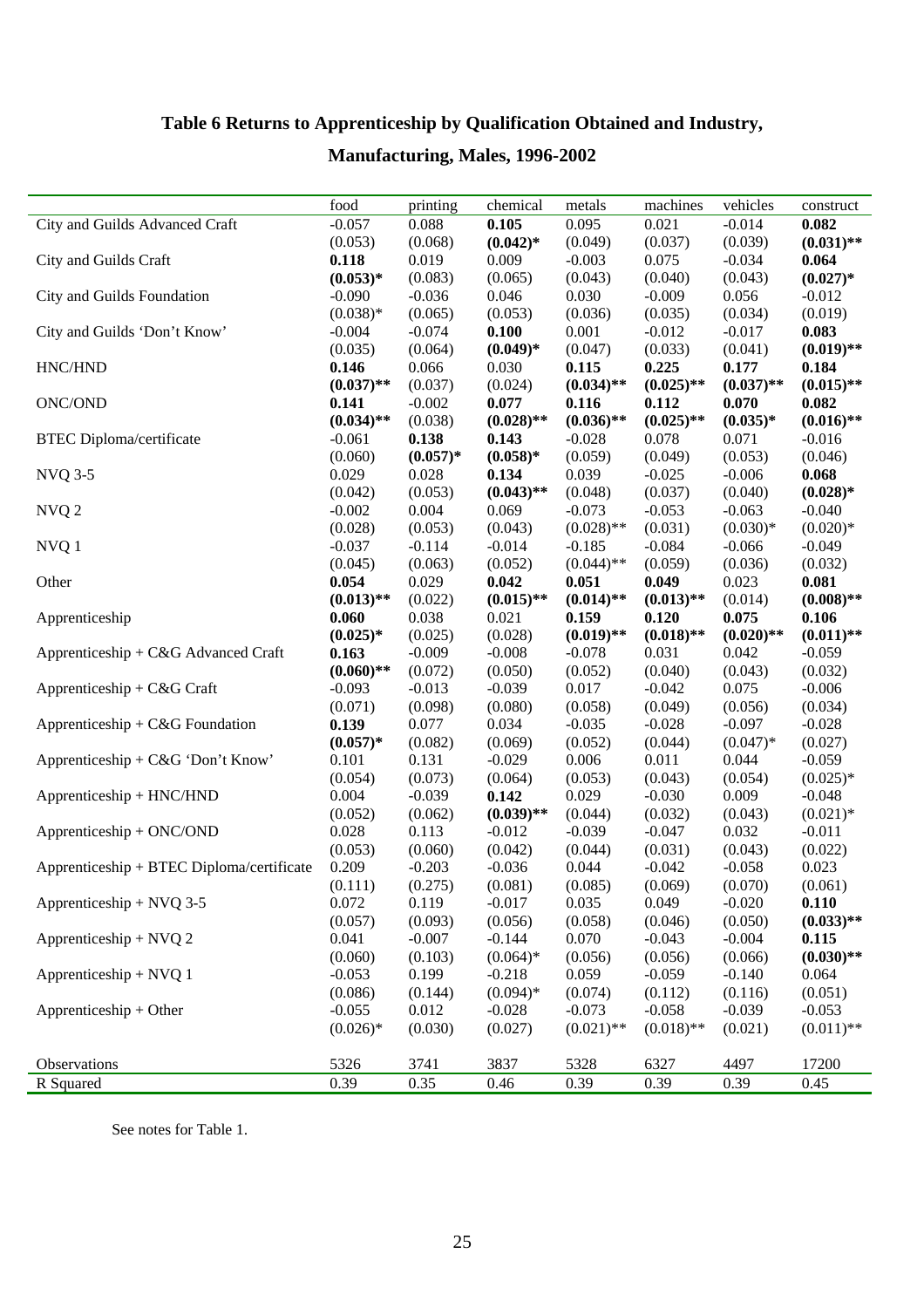## **Table 7 Returns to Apprenticeship by Qualification Obtained and Industry, Sales**

## **Services, Males, 1996-2002**

|                                           | Vehicles     | wholesale    | Retail       | Hotels/restaurants |
|-------------------------------------------|--------------|--------------|--------------|--------------------|
| City and Guilds Advanced Craft            | 0.057        | 0.013        | 0.004        | 0.079              |
|                                           | (0.039)      | (0.059)      | (0.040)      | $(0.034)*$         |
| City and Guilds Craft                     | 0.057        | 0.002        | 0.016        | 0.088              |
|                                           | (0.044)      | (0.041)      | (0.036)      | $(0.043)*$         |
| City and Guilds Foundation                | 0.004        | $-0.038$     | $-0.041$     | $-0.035$           |
|                                           | (0.032)      | (0.030)      | (0.027)      | (0.037)            |
| City and Guilds 'Don't Know'              | 0.083        | 0.015        | $-0.011$     | 0.041              |
|                                           | $(0.035)*$   | (0.033)      | (0.029)      | (0.044)            |
| HNC/HND                                   | 0.084        | 0.077        | 0.102        | 0.146              |
|                                           | (0.045)      | $(0.030)$ ** | $(0.024)$ ** | $(0.035)$ **       |
| ONC/OND                                   | 0.140        | 0.079        | 0.085        | 0.070              |
|                                           | $(0.032)$ ** | $(0.032)*$   | $(0.021)$ ** | (0.037)            |
| <b>BTEC</b> Diploma/certificate           | $-0.131$     | 0.021        | $-0.012$     | 0.027              |
|                                           | $(0.065)*$   | (0.042)      | (0.035)      | (0.043)            |
| <b>NVQ 3-5</b>                            | 0.136        | 0.077        | 0.060        | 0.042              |
|                                           | $(0.042)$ ** | (0.040)      | $(0.019)$ ** | (0.029)            |
| NVQ <sub>2</sub>                          | 0.024        | $-0.060$     | $-0.026$     | 0.021              |
|                                           | (0.032)      | $(0.027)*$   | (0.018)      | (0.022)            |
| NVQ 1                                     | $-0.148$     | $-0.038$     | $-0.089$     | $-0.041$           |
|                                           | $(0.044)$ ** | (0.044)      | $(0.027)$ ** | (0.041)            |
| Other                                     | 0.073        | $-0.011$     | 0.046        | 0.082              |
|                                           | $(0.016)$ ** | (0.012)      | $(0.010)$ ** | $(0.014)$ **       |
| Apprenticeship                            | 0.100        | 0.042        | 0.031        | 0.058              |
|                                           | $(0.020)$ ** | (0.025)      | (0.021)      | (0.037)            |
| Apprenticeship + C&G Advanced Craft       | $-0.036$     | 0.048        | 0.028        | $-0.072$           |
|                                           | (0.041)      | (0.066)      | (0.048)      | (0.047)            |
| Apprenticeship + $C&G$ Craft              | $-0.069$     | $-0.055$     | $-0.025$     | $-0.111$           |
|                                           | (0.052)      | (0.067)      | (0.059)      | (0.082)            |
| Apprenticeship + $C&G$ Foundation         | 0.009        | 0.101        | 0.069        | 0.051              |
|                                           | (0.041)      | (0.059)      | (0.051)      | (0.078)            |
| Apprenticeship + C&G 'Don't Know'         | $-0.080$     | 0.046        | $-0.023$     | 0.064              |
|                                           | (0.042)      | (0.051)      | (0.042)      | (0.069)            |
| Apprenticeship + HNC/HND                  | 0.047        | 0.173        | 0.033        | $-0.065$           |
|                                           | (0.058)      | $(0.046)$ ** | (0.053)      | (0.080)            |
| Apprenticeship + ONC/OND                  | $-0.031$     | $-0.030$     | 0.003        | $-0.008$           |
|                                           | (0.047)      | (0.051)      | (0.054)      | (0.072)            |
| Apprenticeship + BTEC Diploma/certificate | 0.305        | $-0.123$     | $-0.073$     | 0.116              |
|                                           | $(0.121)*$   | (0.102)      | (0.094)      | (0.104)            |
| Apprenticeship + NVQ 3-5                  | $-0.024$     | $-0.057$     | 0.027        | 0.103              |
|                                           | (0.048)      | (0.065)      | (0.054)      | (0.055)            |
| Apprenticeship + NVQ 2                    | $-0.046$     | $-0.013$     | $-0.058$     | $-0.125$           |
|                                           | (0.052)      | (0.066)      | (0.051)      | $(0.046)$ **       |
| Apprenticeship + $NVO$ 1                  | 0.200        | $-0.054$     | $-0.002$     | 0.179              |
|                                           | $(0.061)$ ** | (0.058)      | (0.086)      | (0.221)            |
| Apprenticeship + Other                    | $-0.066$     | $-0.022$     | $-0.060$     | $-0.002$           |
|                                           | $(0.021)$ ** | (0.026)      | $(0.022)$ ** | (0.034)            |
|                                           |              |              |              |                    |
| Observations                              | 5442         | 7587         | 10166        | 3947               |
| R Squared                                 | 0.43         | 0.37         | 0.38         | 0.32               |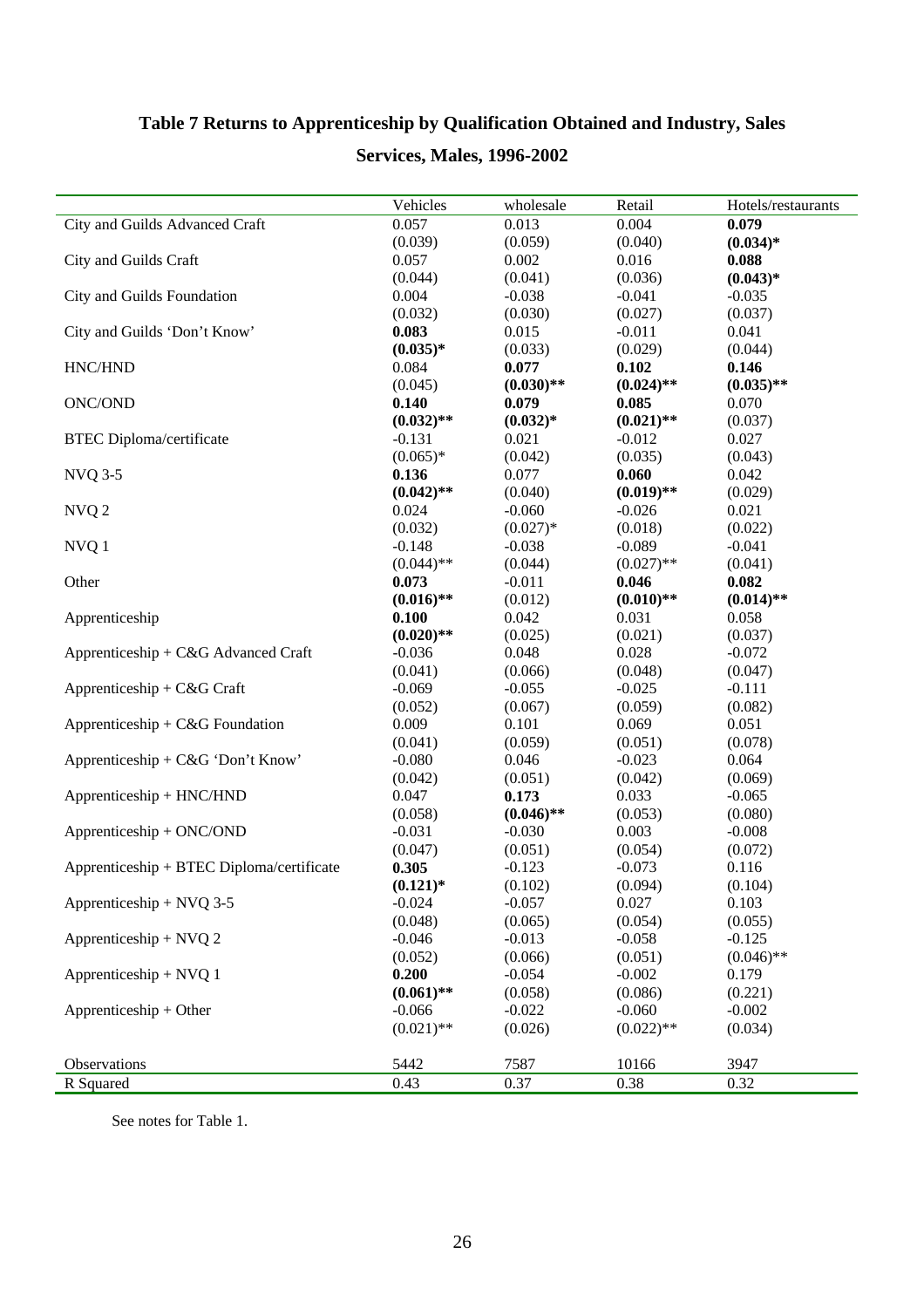|                                           |              |              | $0 \cup 1$ victs, ividits, 1990-2002 |              |              |              |              |
|-------------------------------------------|--------------|--------------|--------------------------------------|--------------|--------------|--------------|--------------|
|                                           | transport    | Tr.agents    | post                                 | estate       | Public       | health       | sport        |
| City and Guilds Advanced Craft            | 0.026        | $-0.053$     | 0.067                                | 0.077        | 0.010        | $-0.073$     | 0.069        |
|                                           | (0.049)      | (0.056)      | (0.044)                              | (0.113)      | (0.021)      | (0.042)      | (0.053)      |
| City and Guilds Craft                     | 0.037        | 0.026        | $-0.011$                             | 0.194        | 0.044        | 0.113        | 0.112        |
|                                           | (0.047)      | (0.052)      | (0.037)                              | (0.112)      | (0.026)      | $(0.041)$ ** | $(0.052)*$   |
| City and Guilds Foundation                | 0.011        | $-0.038$     | 0.026                                | $-0.239$     | $-0.048$     | $-0.115$     | $-0.170$     |
|                                           | (0.034)      | (0.037)      | (0.026)                              | $(0.093)$ ** | $(0.019)*$   | $(0.032)$ ** | $(0.034)$ ** |
| City and Guilds 'Don't Know'              | 0.027        | $-0.011$     | 0.025                                | $-0.088$     | $-0.009$     | 0.077        | $-0.111$     |
|                                           | (0.036)      | (0.041)      | (0.034)                              | (0.133)      | (0.020)      | $(0.033)*$   | $(0.051)*$   |
| HNC/HND                                   | 0.110        | 0.131        | 0.143                                | 0.068        | 0.012        | 0.018        | 0.056        |
|                                           | $(0.043)*$   | $(0.039)$ ** | $(0.028)$ **                         | $(0.032)*$   | (0.011)      | (0.024)      | (0.035)      |
| ONC/OND                                   | 0.134        | 0.050        | 0.091                                | 0.068        | 0.029        | 0.091        | $-0.013$     |
|                                           | $(0.042)$ ** | (0.033)      | $(0.024)$ **                         | (0.038)      | $(0.012)*$   | $(0.024)$ ** | (0.043)      |
| <b>BTEC</b> Diploma/certificate           | $-0.118$     | $-0.006$     | 0.114                                | 0.042        | $-0.012$     | 0.130        | 0.012        |
|                                           | (0.101)      | (0.061)      | $(0.042)$ **                         | (0.084)      | (0.030)      | $(0.046)$ ** | (0.085)      |
| <b>NVQ 3-5</b>                            | $-0.026$     | $-0.037$     | $-0.006$                             | 0.024        | $-0.034$     | 0.034        | $-0.110$     |
|                                           | (0.041)      | (0.036)      | (0.036)                              | (0.086)      | $(0.016)*$   | (0.022)      | $(0.036)$ ** |
|                                           | 0.014        | $-0.016$     | $-0.084$                             | $-0.171$     | $-0.108$     | $-0.173$     | $-0.052$     |
| NVQ <sub>2</sub>                          | (0.034)      | (0.030)      | $(0.030)$ **                         | $(0.063)$ ** | $(0.019)**$  | $(0.027)$ ** | (0.037)      |
|                                           |              |              |                                      |              |              | $-0.155$     |              |
| NVQ 1                                     | $-0.086$     | $-0.015$     | 0.033                                | 0.076        | $-0.092$     |              | $-0.079$     |
|                                           | $(0.039)*$   | (0.052)      | (0.044)                              | (0.236)      | $(0.035)$ ** | $(0.053)$ ** | (0.062)      |
| Other                                     | $-0.019$     | 0.069        | 0.074                                | 0.075        | 0.099        | 0.106        | 0.043        |
|                                           | (0.013)      | $(0.013)$ ** | $(0.012)$ **                         | $(0.023)$ ** | $(0.006)$ ** | $(0.010)$ ** | $(0.017)*$   |
| Apprenticeship                            | 0.089        | 0.014        | 0.095                                | 0.029        | 0.039        | $-0.018$     | 0.070        |
|                                           | $(0.024)$ ** | (0.031)      | $(0.021)$ **                         | (0.045)      | $(0.013)$ ** | (0.022)      | (0.042)      |
| Apprenticeship + C&G Advanced Craft       | 0.019        | 0.048        | $-0.017$                             | $-0.043$     | $-0.001$     | 0.086        | $-0.058$     |
|                                           | (0.055)      | (0.064)      | (0.050)                              | (0.123)      | (0.025)      | (0.048)      | (0.070)      |
| Apprenticeship + $C&G$ Craft              | $-0.048$     | 0.020        | 0.000                                | $-0.004$     | $-0.000$     | $-0.061$     | $-0.066$     |
|                                           | (0.071)      | (0.077)      | (0.052)                              | (0.150)      | (0.037)      | (0.056)      | (0.096)      |
| Apprenticeship + $C&G$ Foundation         | $-0.004$     | $-0.009$     | $-0.028$                             | 0.125        | 0.028        | 0.093        | 0.091        |
|                                           | (0.062)      | (0.065)      | (0.044)                              | (0.138)      | (0.030)      | (0.048)      | (0.086)      |
| Apprenticeship + C&G 'Don't Know'         | $-0.006$     | 0.003        | $-0.090$                             | 0.028        | 0.025        | $-0.003$     | 0.030        |
|                                           | (0.048)      | (0.064)      | (0.047)                              | (0.154)      | (0.029)      | (0.049)      | (0.082)      |
| Apprenticeship + HNC/HND                  | 0.075        | $-0.003$     | 0.083                                | 0.076        | 0.094        | 0.179        | 0.020        |
|                                           | (0.069)      | (0.061)      | $(0.040)*$                           | (0.058)      | $(0.019)$ ** | $(0.041)$ ** | (0.073)      |
| Apprenticeship + ONC/OND                  | 0.006        | 0.107        | 0.008                                | 0.062        | 0.027        | 0.013        | 0.144        |
|                                           | (0.062)      | (0.058)      | (0.039)                              | (0.069)      | (0.019)      | (0.045)      | (0.096)      |
| Apprenticeship + BTEC Diploma/certificate | 0.118        | 0.218        | $-0.001$                             | $-0.089$     | 0.022        | $-0.058$     | 0.114        |
|                                           | (0.144)      | (0.116)      | (0.087)                              | (0.121)      | (0.066)      | (0.106)      | (0.236)      |
| Apprenticeship + NVQ 3-5                  | 0.007        | 0.258        | 0.113                                | $-0.049$     | 0.065        | 0.027        | 0.021        |
|                                           | (0.066)      | $(0.073)$ ** | (0.061)                              | (0.120)      | $(0.028)*$   | (0.046)      | (0.086)      |
| Apprenticeship + $NVO$ 2                  | $-0.051$     | $-0.199$     | $-0.038$                             | 0.186        | $-0.022$     | 0.035        | $-0.074$     |
|                                           | (0.061)      | $(0.081)*$   | (0.058)                              | (0.120)      | (0.041)      | (0.060)      | (0.075)      |
| Apprenticeship + $NVO$ 1                  | 0.230        | 0.250        | $-0.056$                             | $-0.101$     | $-0.042$     | 0.102        | $-0.015$     |
|                                           | $(0.097)*$   | (0.186)      | (0.094)                              | (0.265)      | (0.075)      | (0.086)      | (0.340)      |
| $Apprenticeship + Other$                  | $-0.043$     | 0.029        | $-0.058$                             | $-0.127$     | $-0.069$     | $-0.059$     | $-0.032$     |
|                                           | (0.025)      | (0.031)      | $(0.022)$ **                         | $(0.047)$ ** | $(0.013)$ ** | $(0.022)$ ** | (0.043)      |
|                                           |              |              |                                      |              |              |              |              |
| Observations                              | 6525         | 5301         | 6488                                 | 2081         | 16144        | 8046         | 3902         |
|                                           |              |              |                                      |              |              |              |              |
| R Squared                                 | 0.26         | 0.38         | 0.39                                 | 0.41         | 0.37         | 0.45         | 0.38         |

### **Table 8 Returns to Apprenticeship by Qualification Obtained and Industry, Other Services, Males, 1996-2002**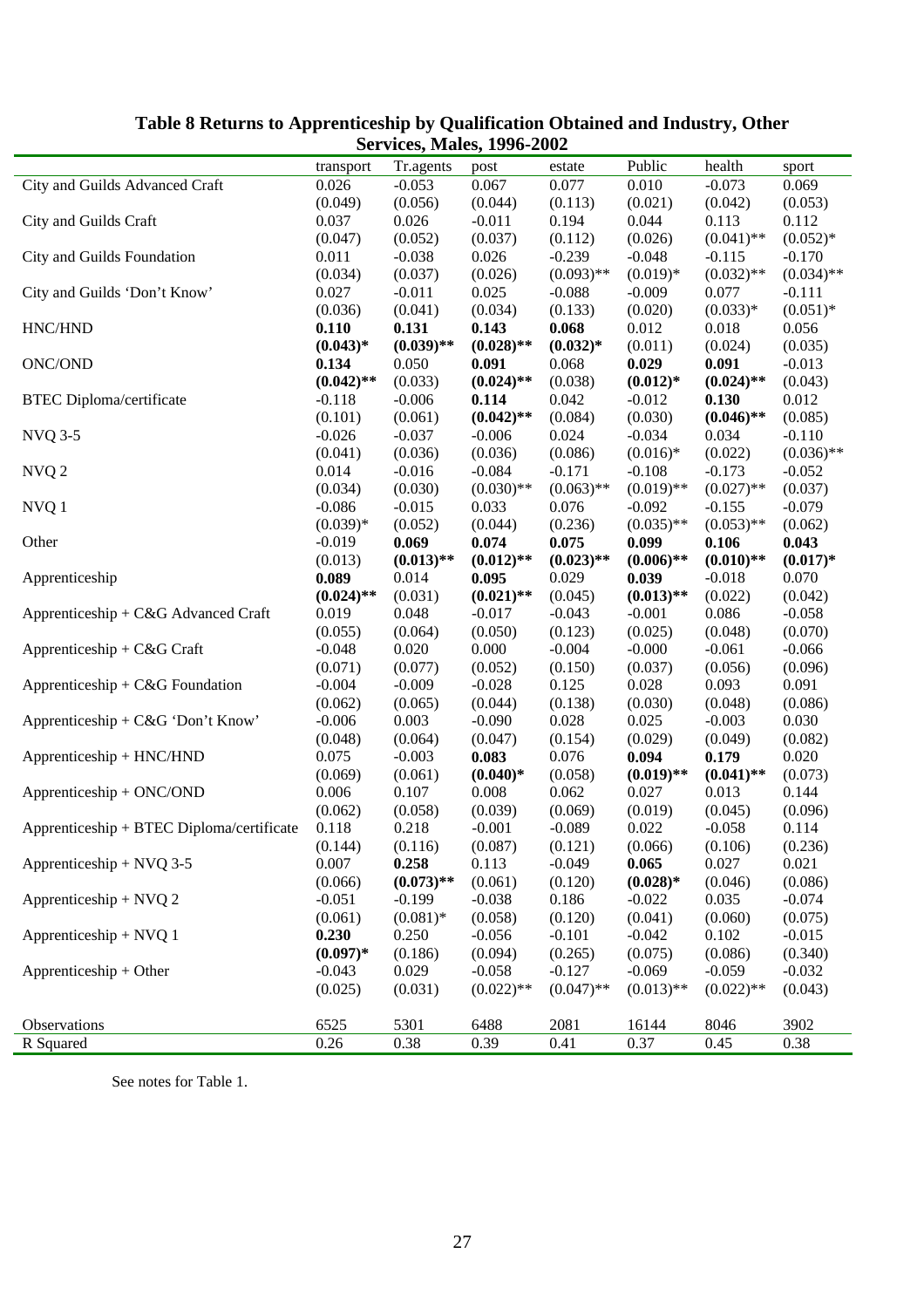### **References**

- Department for Employment and Education (DfEE) (2000) 'Skills for All: Proposals for a National Skills Agenda, Final Report of the National Skills Task Force', London, DfEE.
- Hogarth, T. and Hasluck, C. (2003) 'Net Costs of Modern Apprenticeship Training to Employers', Department for Education and Skills Research Report RR418.
- Payne, J. (2001) 'Work-based Training for Young People: Data from the England and Wales Youth Cohort Study', Department for Education and Skills Research Report RR276.
- Steedman, H., Gospel, H. and Ryan, P. (1998) 'Apprenticeship: A Strategy for Growth', Centre for Economic Performance, London School of Economics, Special Report.
- Steedman, H. (2001) 'Benchmarking Apprenticeship: UK and Continental Europe Compared', Centre for Economic Performance, London School of Economics, Discussion Paper 513.
- West, J. and Steedman, H. (2003) 'Finding our Way: Vocational Education in England', Centre for Economic Performance, London School of Economics, Occasional Paper 18.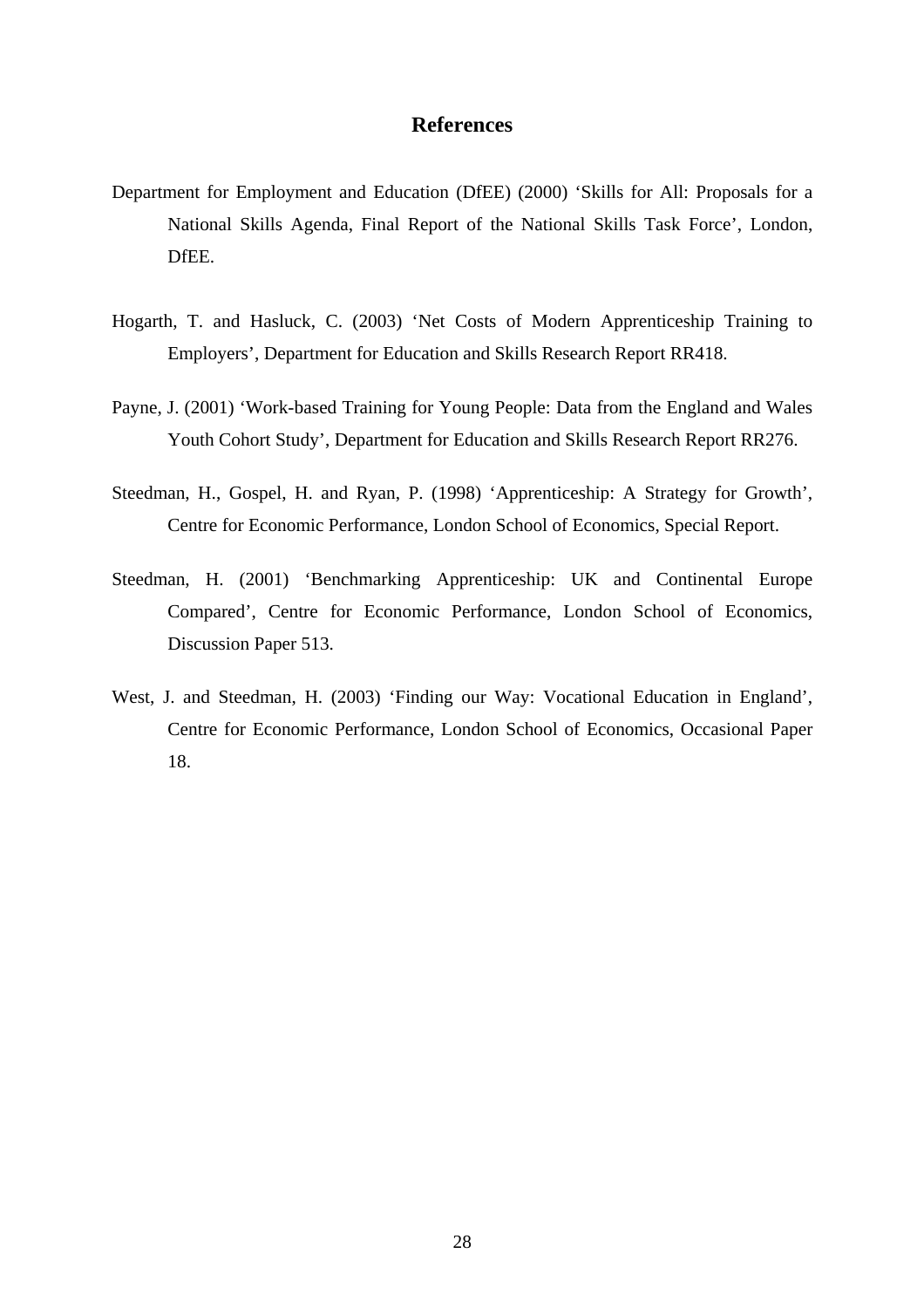### **CENTRE FOR ECONOMIC PERFORMANCE Recent Discussion Papers**

| 621 | <b>Steven McIntosh</b>                                                          | The Impact of Vocational Qualifications on the<br>Labour Market Outcomes of Low-Achieving School-<br>Leavers             |
|-----|---------------------------------------------------------------------------------|--------------------------------------------------------------------------------------------------------------------------|
| 620 | David Marsden                                                                   | The 'Network Economy' and Models of the<br>Employment Contract: Psychological, Economic and<br>Legal                     |
| 619 | Alan Manning                                                                    | <b>Instrumental Variables for Binary Treatments with</b><br>Heterogeneous Treatment Effects: A Simple<br>Exposition      |
| 618 | Mari Kangasniemi<br>L. Alan Winters<br>Simon Commander                          | Is the Medical Brain Drain Beneficial? Evidence<br>from Overseas Doctors in the UK                                       |
| 617 | Vicentre CuZat<br>Maria Guadalupe                                               | <b>Executive Compensation and Product Market</b><br>Competition                                                          |
| 616 | James Harrigan<br>Anthony J. Venables                                           | Timelines, Trade and Agglomeration                                                                                       |
| 615 | <b>Howard Gospel</b><br>Paul Willman                                            | Comparatively Open: Statutory Information<br>Disclosure for Consultation and Bargaining in<br>Germany, France and the UK |
| 614 | Andrew B. Bernard<br><b>Stephen Redding</b><br>Peter K. Schott<br>Helen Simpson | Relative Wage Variation and Industry Location                                                                            |
| 613 | David Marsden                                                                   | Unions and Procedural Justice: An Alternative to the<br><b>Common Rule</b>                                               |
| 612 | David G. Blanchflower<br>Alex Bryson                                            | The Union Wage Premium in the US and the UK                                                                              |
| 611 | <b>Stephen Gibbons</b><br>Stephen Machin                                        | Valuing Rail Access Using Transport Innovation                                                                           |